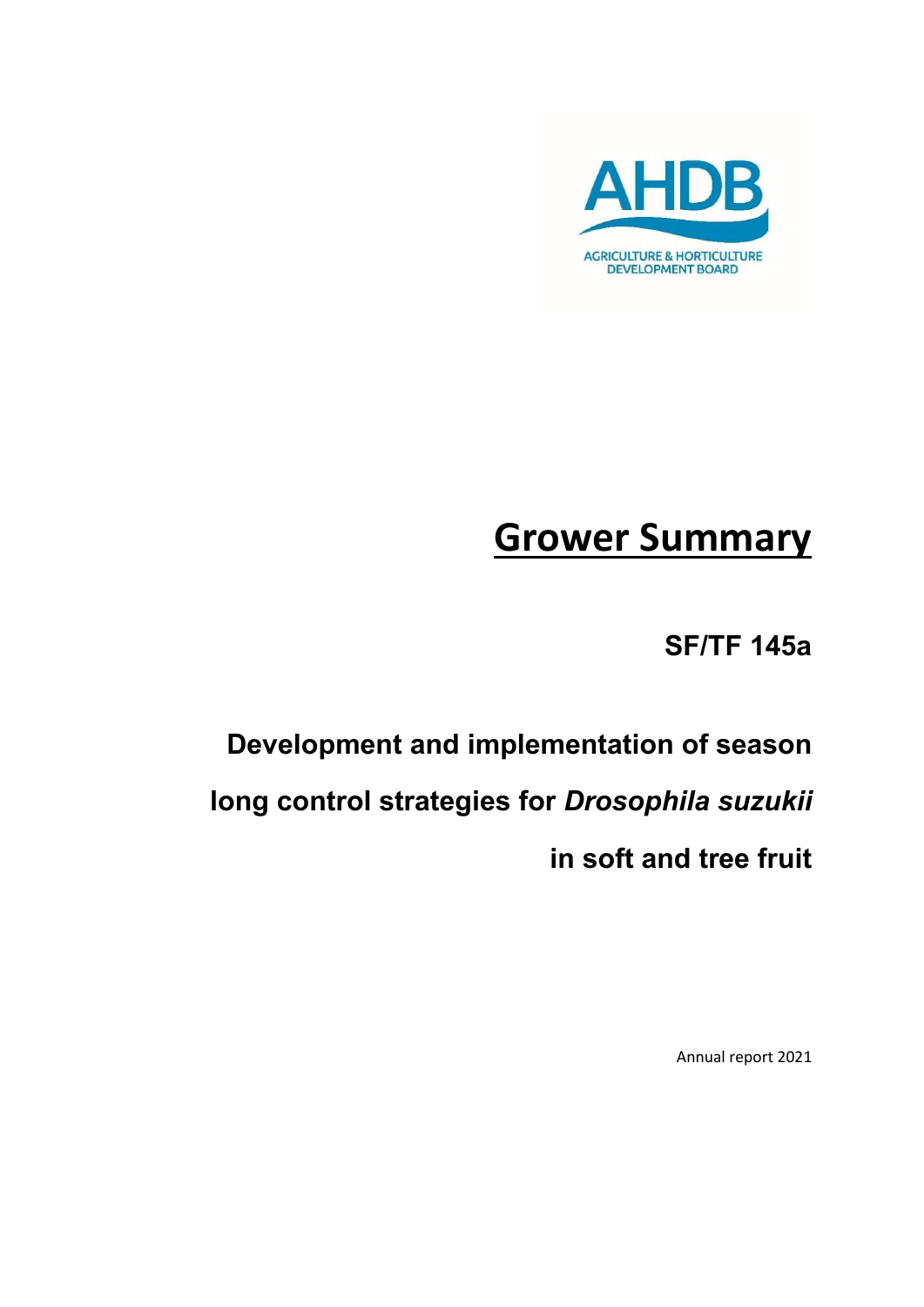| <b>Project title:</b>                                                  | Development and implementation of season long control<br>strategies for Drosophila suzukii in soft and tree fruit                                                                                                                                                                                                                                                                 |
|------------------------------------------------------------------------|-----------------------------------------------------------------------------------------------------------------------------------------------------------------------------------------------------------------------------------------------------------------------------------------------------------------------------------------------------------------------------------|
| Project number:                                                        | <b>SF145a</b>                                                                                                                                                                                                                                                                                                                                                                     |
| Project leader:                                                        | Michelle Fountain, NIAB EMR, New Road, East Malling,<br>Kent ME19 6BJ                                                                                                                                                                                                                                                                                                             |
| <b>Report:</b>                                                         | Annual report, Year 4, March 2021                                                                                                                                                                                                                                                                                                                                                 |
| <b>Previous report:</b>                                                | Annual report, Year 3, March 2020                                                                                                                                                                                                                                                                                                                                                 |
| Key staff:                                                             | Adam<br>Walker, Bethan Shaw,<br>Charles Whitfield,<br>Francesco Maria Rogai, Celine Silva, Jonah Budd,<br>Umberto Rosalina, Molly Perry-Clark, Zoe Clarke, Greg<br>Deakin, Jacob Lowe, Dave Shaw (NIAB EMR); David Hall,<br>Dudley Farman (NRI); Ralph Noble, Andreja Dobrovin-<br>Pennington (Microbiotech), Alison Karley, Alison Dolan,<br>Gaynor Malloch, Peter Skelsey (JHI) |
| <b>Key collaborators</b>                                               | Berry Gardens Growers and Angus Soft Fruits                                                                                                                                                                                                                                                                                                                                       |
| Location of project:                                                   | <b>NIAB EMR</b>                                                                                                                                                                                                                                                                                                                                                                   |
| <b>Industry Representative:</b>                                        | Marion Regan, Hugh Lowe Farms                                                                                                                                                                                                                                                                                                                                                     |
| Date project commenced:                                                | 01 April 2017                                                                                                                                                                                                                                                                                                                                                                     |
| Date project completed (or 31 March 2021<br>expected completion date): |                                                                                                                                                                                                                                                                                                                                                                                   |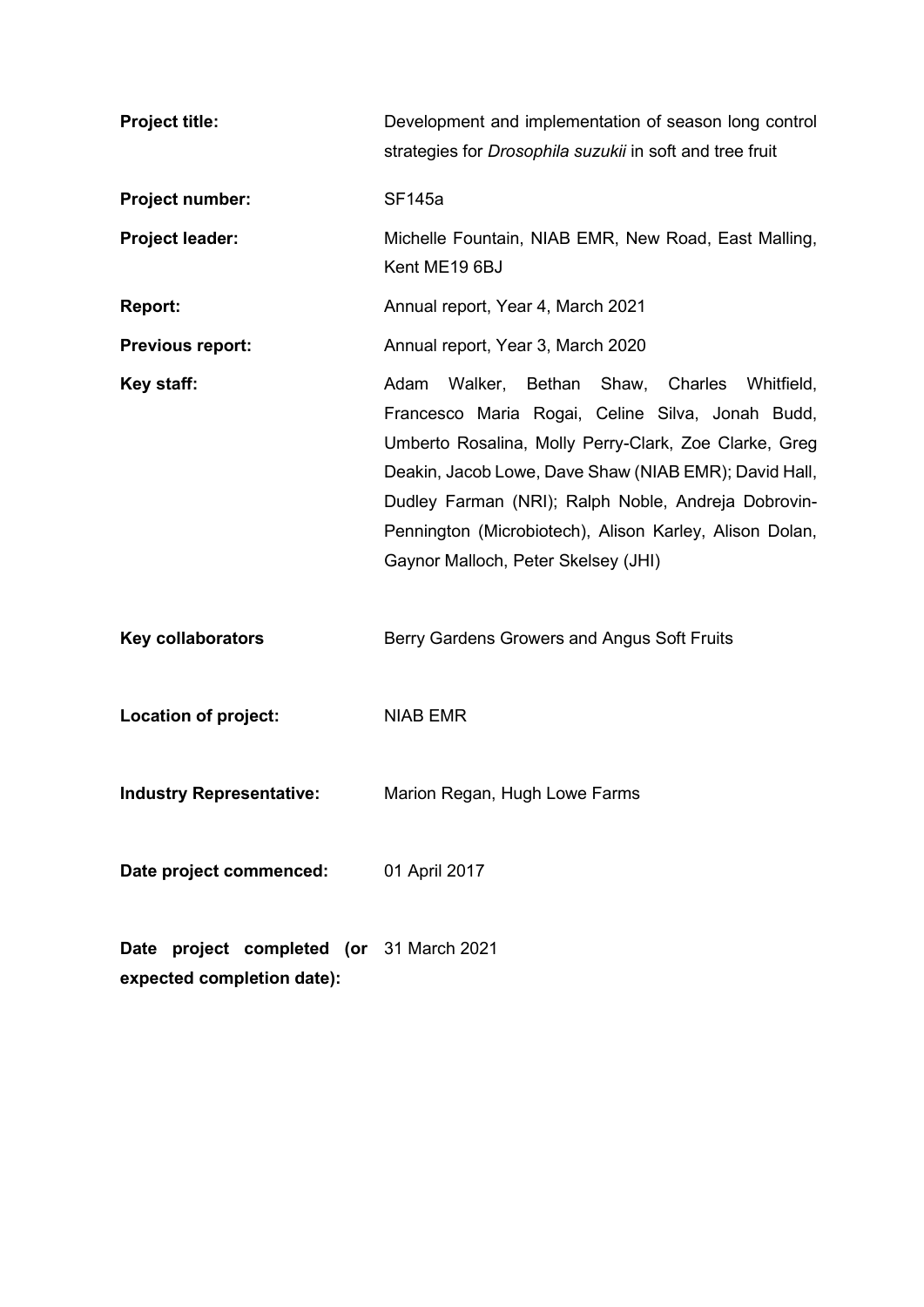#### **DISCLAIMER**

*While the Agriculture and Horticulture Development Board seeks to ensure that the information contained within this document is accurate at the time of printing, no warranty is given in respect thereof and, to the maximum extent permitted by law the Agriculture and Horticulture Development Board accepts no liability for loss, damage or injury howsoever caused (including that caused by negligence) or suffered directly or indirectly in relation to information and opinions contained in or omitted from this document.* 

*© Agriculture and Horticulture Development Board [2020]. No part of this publication may be reproduced in any material form (including by photocopy or storage in any medium by electronic mean) or any copy or adaptation stored, published or distributed (by physical, electronic or other means) without prior permission in writing of the Agriculture and Horticulture Development Board, other than by reproduction in an unmodified form for the sole purpose of use as an information resource when the Agriculture and Horticulture Development Board or AHDB Horticulture is clearly acknowledged as the source, or in accordance with the provisions of the Copyright, Designs and Patents Act 1988. All rights reserved.*

*All other trademarks, logos and brand names contained in this publication are the trademarks of their respective holders. No rights are granted without the prior written permission of the relevant owners.* 

*[The results and conclusions in this report are based on an investigation conducted over a one-year period. The conditions under which the experiments were carried out and the results have been reported in detail and with accuracy. However, because of the biological nature of the work it must be borne in mind that different circumstances and conditions could produce different results. Therefore, care must be taken with interpretation of the results, especially if they are used as the basis for commercial product recommendations.]*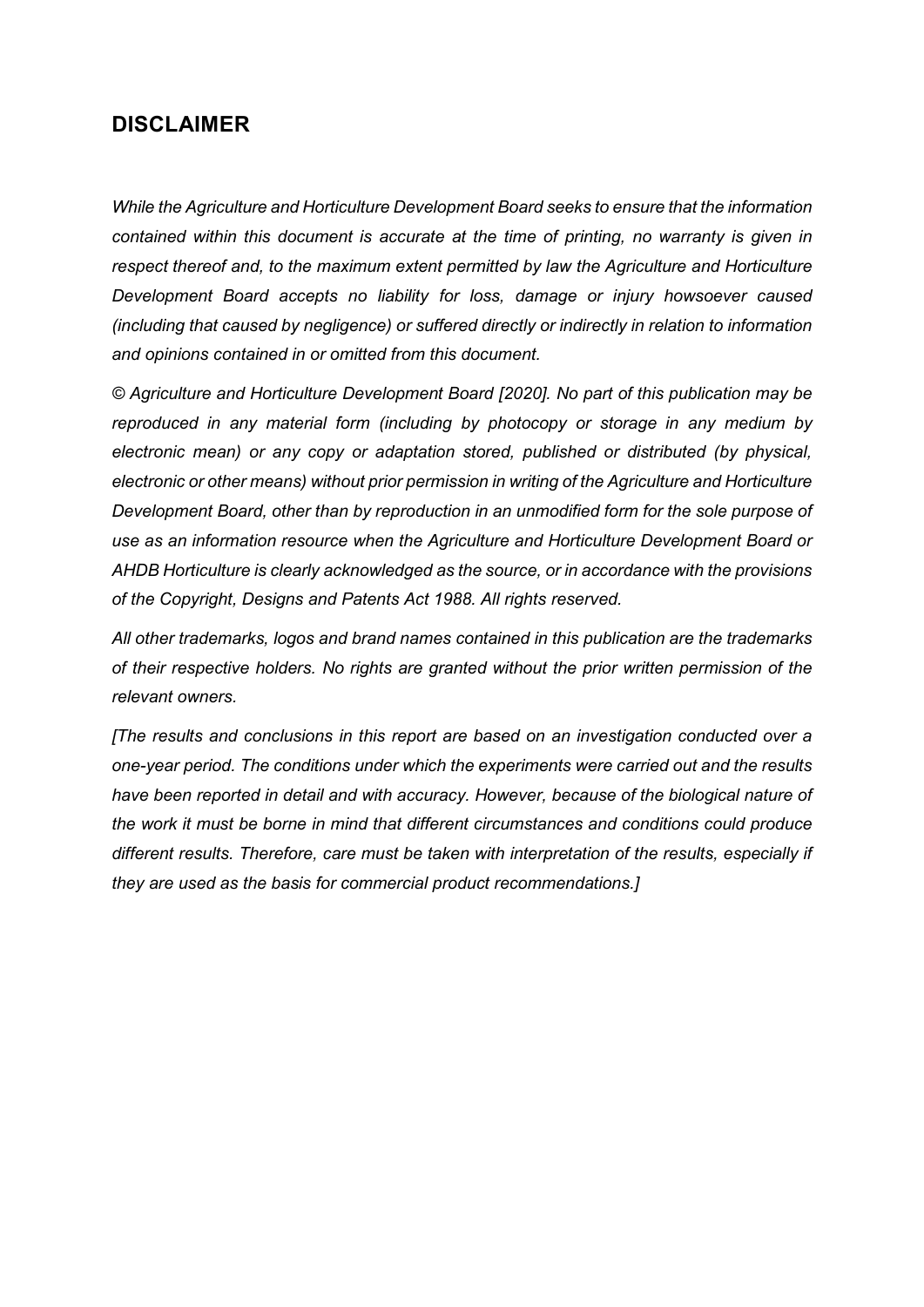### **AUTHENTICATION**

We declare that this work was done under our supervision according to the procedures described herein and that the report represents a true and accurate record of the results obtained.

#### **Michelle Fountain**

Deputy Head of Pest and Pathogen Ecology NIAB EMR, New Road, East Malling, Kent ME19 6BJ Signature .....M T Fountain Date 03 March 2021

#### **Report authorised by:**

Marion Regan

Industry Representative

Hugh Lowe Farms

Signature ............................................................ Date .

[Name]

[Position]

[Organisation]

Signature ............................................................ Date ............................................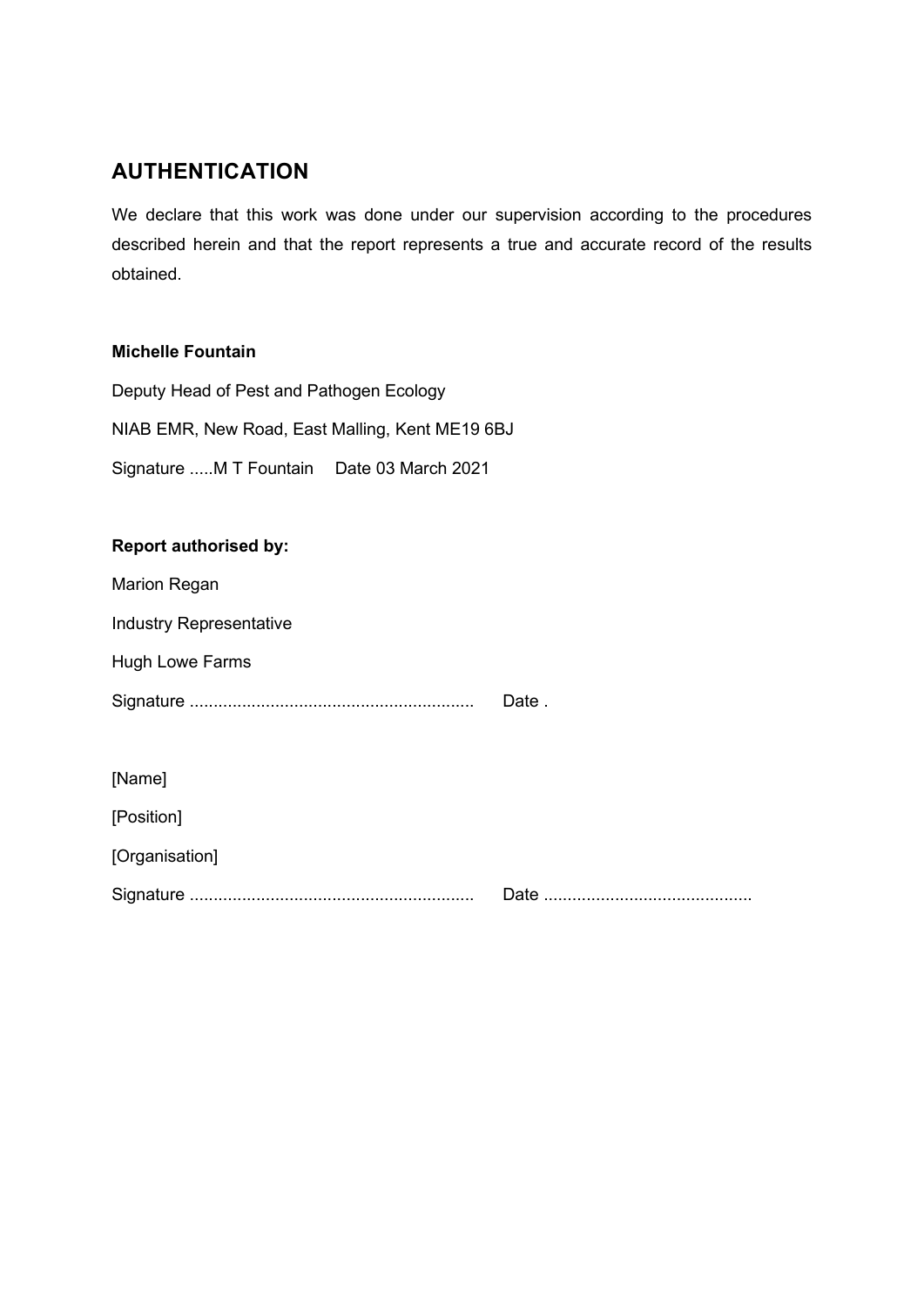## **GROWER SUMMARY**

#### **Introduction**

Native to eastern and south-eastern Asia (Walsh et al. 2011), the Asiatic vinegar fly *Drosophila suzukii* Matsumura (Spotted Wing Drosophila, *D. suzukii*) recently invaded the UK, immediately becoming a key pest of stone and soft fruit crops. Numbers have increased from year to year, causing severe fruit damage and increases in production costs. The invasion of *D. suzukii* across Europe has strongly disrupted existing and developing integrated pest management IPM control strategies, as currently crops are being protected against the pest with programmes of multiple sprays of plant protection products (PPPs) including broad spectrum products. This causes a deterioration of beneficial arthropod populations disrupting their ecological contribution in keeping pests below economic threshold values. In the EU there has also been an ongoing review and phase-out of chemical PPPs since the 1980s (paneurope.info. 2008), including a recent restriction on neonicotinoid applications [\(eur](https://eur-lex.europa.eu/eli/reg_impl/2013/485/oj)[lex.europa.eu.](https://eur-lex.europa.eu/eli/reg_impl/2013/485/oj) 2013). Along with this there is a continuing trend to reduce the risks and impacts of chemical PPP use and to promote the use of non-chemical alternatives (eurlex.europa.eu. 2009). Internationally, the need for insecticide-based management programmes to control *D. suzukii* close to harvest has become problematic too, because of inconsistencies among export markets regarding maximum residue limits (MRLs) that are allowed for different insecticides on imported fruit (Haviland et al. 2012). Moreover, there is now evidence for *D. suzukii* resistance to spinosad which is commonly used to control this pest, further presenting a need for the development of alternative management strategies (Gress et al. 2018).

In Europe and America, research projects on *D. suzukii* have ended (projects IPMDROS, DROSKII and DROPSA). The aim of these projects was to create new knowledge and understanding of the damage and losses on fruit crops resulting from *D. suzukii* activity, by studying its biology and evaluating control methods. This project builds on progress internationally and on the AHDB project SF145 but focuses on practical development and elaboration of new control technologies that can be used by UK growers within the short to medium term.

The specific objectives within this AHDB funded project were:

1. Continue to monitor *D. suzukii* in England and Scotland with additional habitat evaluation in **Scotland** 

2. Develop and optimise a push/pull system using repellents and attract and kill strategies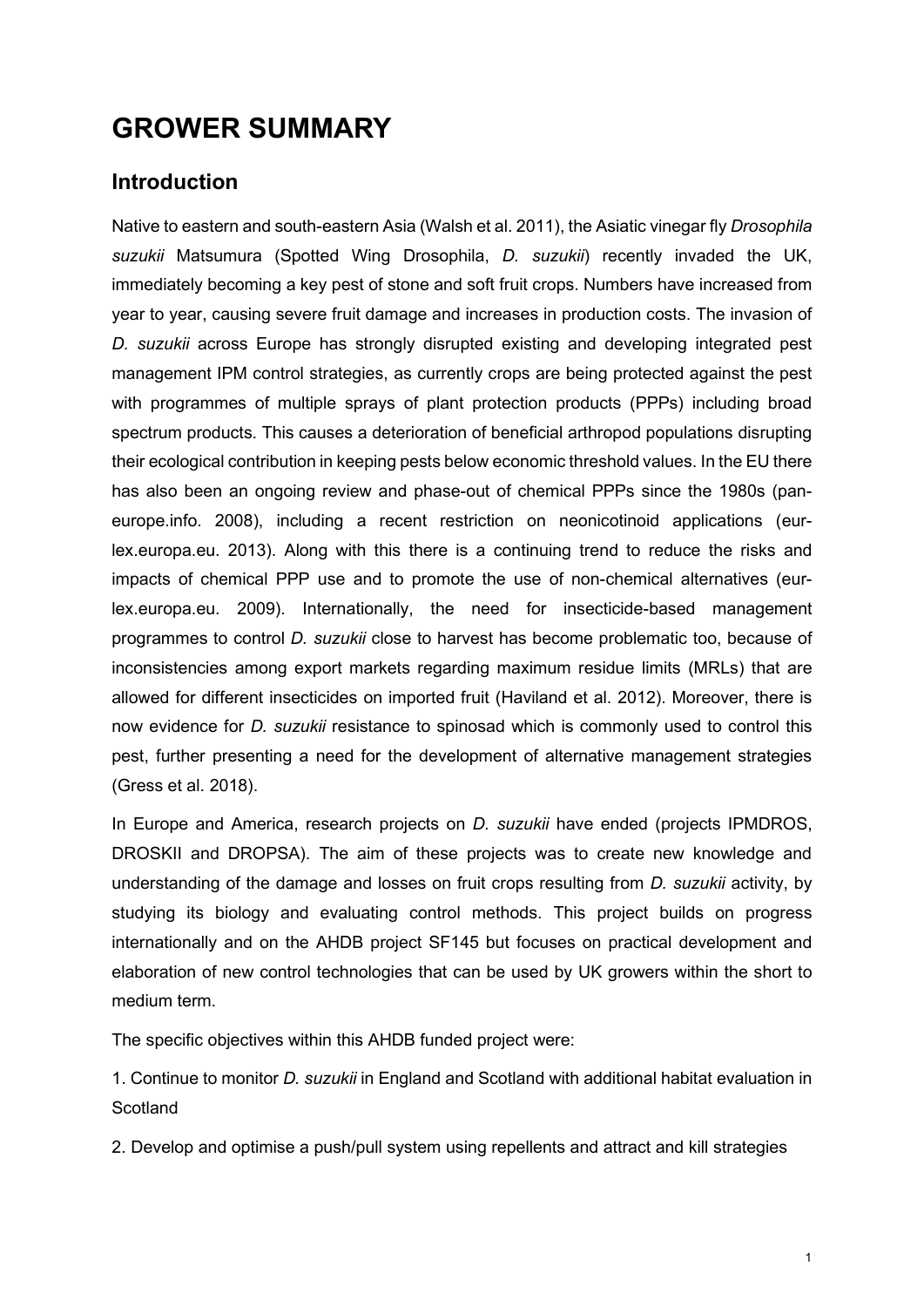- 3. Further develop, optimise and test bait sprays
- 4. Investigate prolonging spray intervals for maximum effect but minimal applications
- 5. Integrate exclusion netting with other successful controls
- 6. Integrate approaches for season long control
- 7. Identification and quantification of D. suzukii parasitism in the UK
- 8. Identification of Drosophila suzukii tolerance to plant protection products

This Grower summary reports on the results of each of these objectives in turn.

#### **Financial benefits of this research**

Gaining control of spotted wing drosophila does not just require additional crop protection sprays, it also requires good crop management and hygiene, which incurs additional labour costs.

Growers producing susceptible crops incur additional labour to monitor for the presence of the pest using monitoring traps and flotation testing for the presence of SWD larvae in the fruit. They incur additional labour costs to remove old and damaged fruit from the plantation floor (to stop attracting SWD into the crop). They also incur additional labour costs to pick and remove late ripening fruits, which continue to develop several weeks after the main harvest has been picked.

Some growers employ narrow mesh netting to prevent SWD ingress into the crop to reduce population numbers in and around the developing fruits. This incurs expenditure for the netting and additional labour to erect it.

Typical additional costs incurred for all of this, coupled to the additional sprays required to control the pest are listed in the table below.

|                     | <b>SWD cost per hectare</b> |
|---------------------|-----------------------------|
| <b>Strawberries</b> | £4,344                      |
| <b>Raspberries</b>  | £6,557                      |
| <b>Blackberries</b> | £11,074                     |

The continuing programme of research in this and other SWD projects, aim to develop novel and sustainable control methods, which will become available for growers to adopt in the short to medium term to reduce reliance on the use of conventional spray control and reduce the typical costs being incurred in the crops listed above.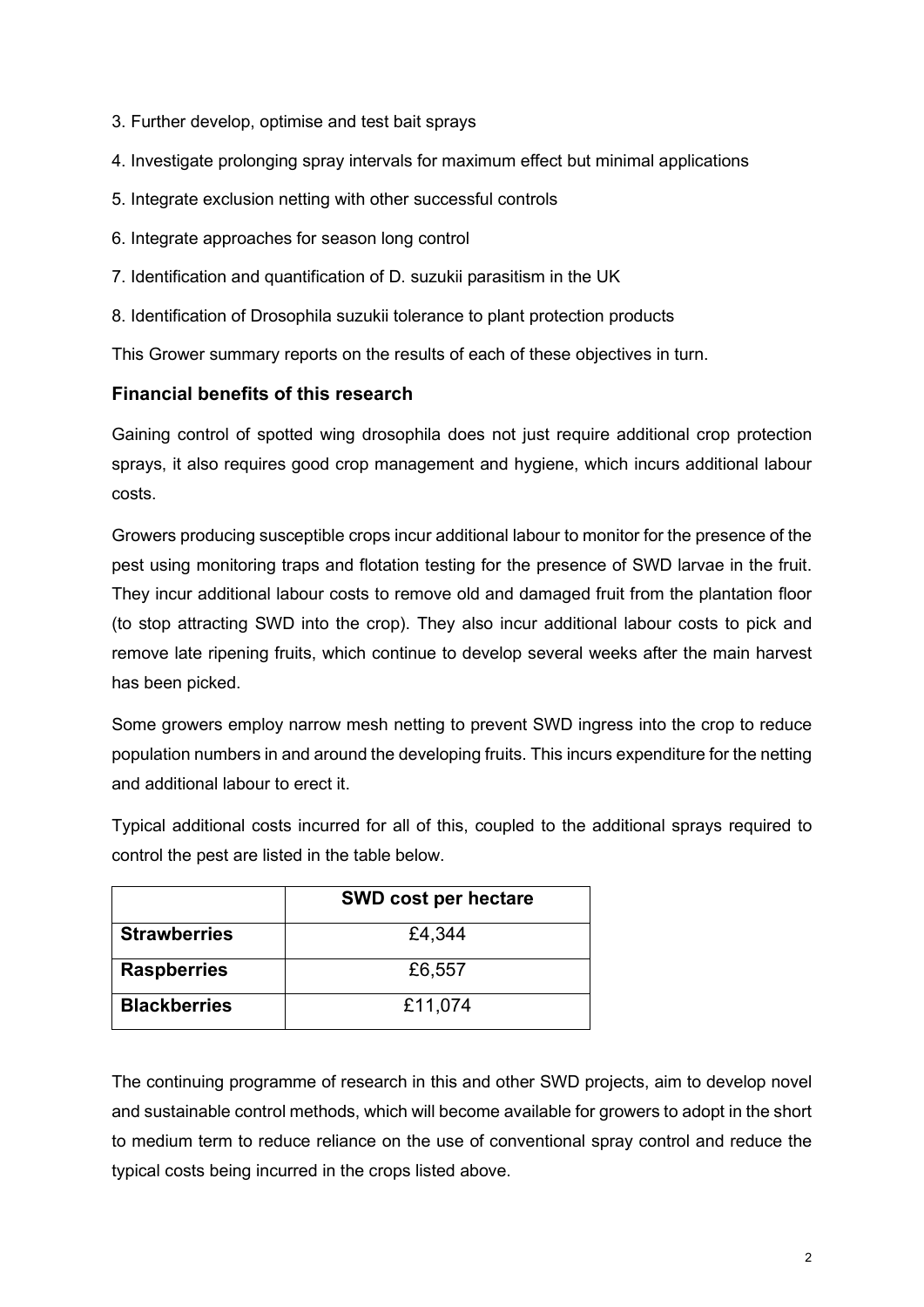## **Objective 1. Continue to monitor** *D. suzukii* **in England and Scotland**

#### *Task 1.1. National Monitoring in England and Scotland (Yrs. 1-4; NIAB, JHI, NRI)*

#### *Task 1.2. Modelling of the 17-year National Monitoring dataset (JHI)*

#### **Headlines**

- *D. suzukii* numbers at NIAB EMR in 2020, overall, were similar to the catch numbers of 2017 and 2018, but 2020's trend most closely relates to 2019's profile.
- As with previous years at NIAB EMR, unprecedented peaks in trap catches occurred in conjunction with uncharacteristic peaks in temperature.
- In Scotland 2020 total trap catches for the year were lower than 2019.
- Predictive models using monitoring trap catches have been successful in predicting key SWD events including first spring female peak with 93.3% accuracy.

#### **Background and expected deliverables**

Since the first detection of *D. suzukii* in the UK in 2012, populations of the pest have continued to rise in most regions of England. In contrast, populations in Scotland, in which the pest was first detected in 2014, have been slow to increase. To monitor the pest, modified Biobest traps using the Cha Landolt bait system were deployed in a range of commercial and wild crops in 2013 at 14 sites across the UK.

In 2017 and 2018, in collaboration with Berry Gardens, the main fruit growing regions of England were monitored by deploying 57 traps across nine farms (Kent, Surrey, Herefordshire, Staffordshire, Northamptonshire, Yorkshire and Norfolk) and 40 traps on four farms in Scotland.

In 2019, monitoring in England was reduced to maintaining 10 traps in England at NIAB EMR and three traps in Scotland at JHI including one wild area at each site. Monitoring data is summarized monthly from both institutes and reported to the project team at project meetings. It is disseminated to growers and other stakeholders at regular intervals. Although there has been a reduction in the number of monitoring traps, NIAB EMR and JHI have still been able to provide the AHDB with updates on pest dynamics which in turn are used to alert growers to key SWD population events.

Since 2018, NIAB EMR has been hosting one of the 12 m high Rothamsted suction traps and has been given access to historic trap catches from other locations. In 2018 *D. suzukii* was identified between August and November at NIAB EMR, which is consistent with previous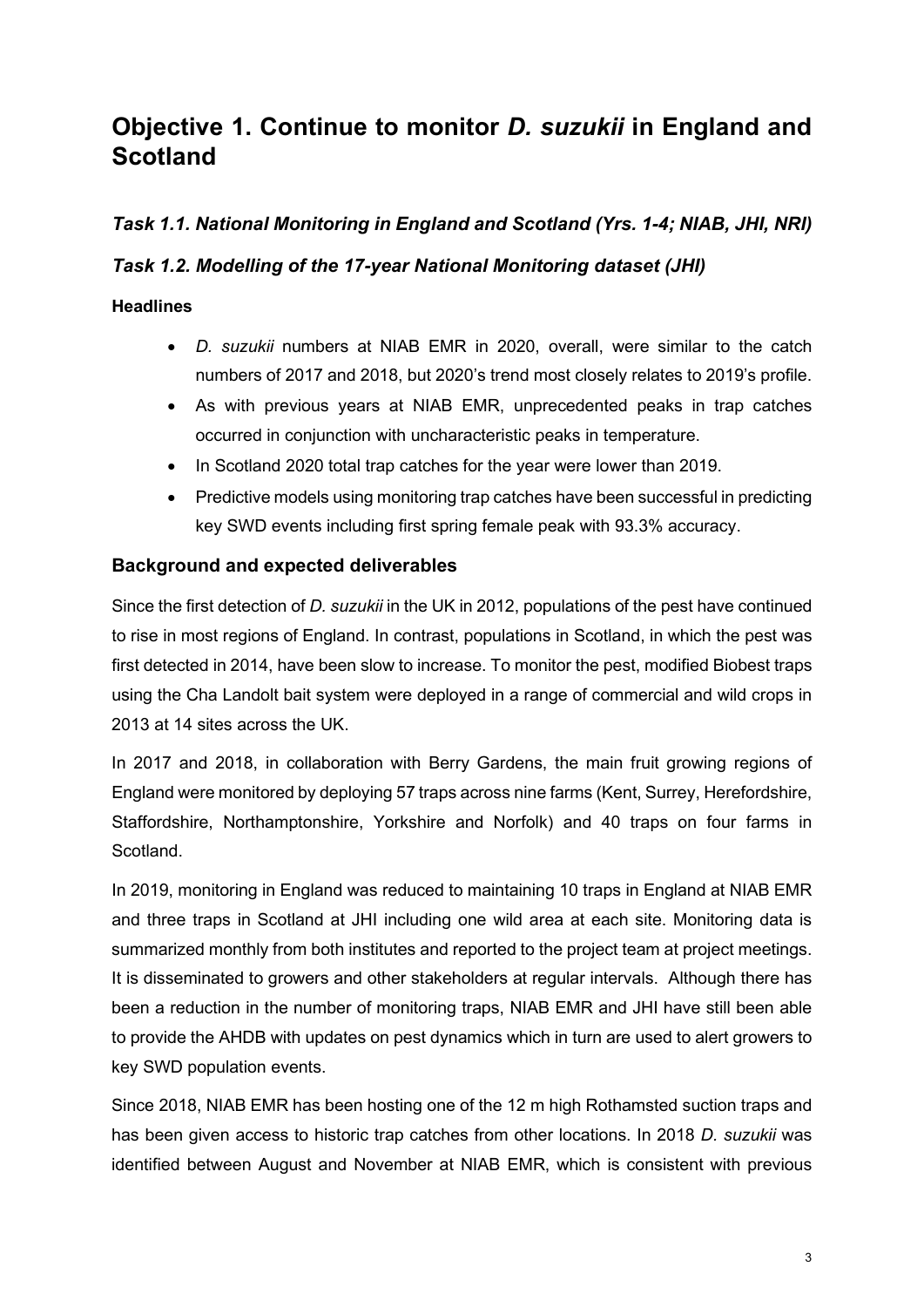years. Adults were detected at 12 m from the ground during the main flight/dispersal period which coincides with the emergence of the winter-form adults, a depletion in egg laying resources (fruit) and defoliation of trees (reduced refugia). Suction trap catches from 2019 and 2020 will be analyzed in summer 2021. Rothamsted have also agreed to share the Scottish suction trap catches from 2014, 2017 and 2019. Access to these samples has been delayed by COVID-19 restrictions.

#### **Summary of the project and main conclusions**

At NIAB EMR, a cooler spring in 2020 resulted in lower trap catches compared to 2019. In addition to 2019, 2020 also saw an unprecedented activity peak in June, which coincided with above average temperatures during this time. In September 2020, the largest peak trap catch occurred (since monitoring began in 2013), a 20% increase from 2019.

In Scotland, average peak trap catches have varied between years, and are typically 10-40 fold lower than numbers collected at NIAB EMR. The pattern of abundance is similar between years and to NIAB EMR's trend, with insects appearing in traps in August-September, increasing to a peak in October-November, then decreasing to low values December-January. Winter/spring catches are low with very few insects trapped. Highest peak catches were obtained in 2014 (c. 20 per trap). There is an indication that trap catches at the JHI site might be increasing in 2019 and 2020 compared with earlier years. However, this may be a local finding.

For both sites, there continues to be a general year-on-year increase in annual mean trap catches, except for the year 2020 where a decrease of ~200 SWD per trap was seen at NIAB EMR and ~14 SWD per trap at JHI.

Predictive models have been developed using historic trap catch data coupled with environmental information. The models have been successful in predicting first spring female peak (93.3% accuracy), SWD presence / absence (90.2% accuracy), first summer peak (83.1% accuracy) and female fecundity (76.1% accuracy). Modelling can also predict female activity based on male activity (83-87% accuracy) and time required to reach a % value of SWD population size (72-99% accuracy). These weather-dependent predictive tools could be further improved with the addition of more SWD data, in particular fecundity.

#### **Action points for growers**

- Continue to monitor adult SWD in hedgerow and cropping areas.
- Be aware of AHDB communications with alerts to key SWD monitoring events.
- Monitor for fruit damage throughout the cropping season to inform control measures.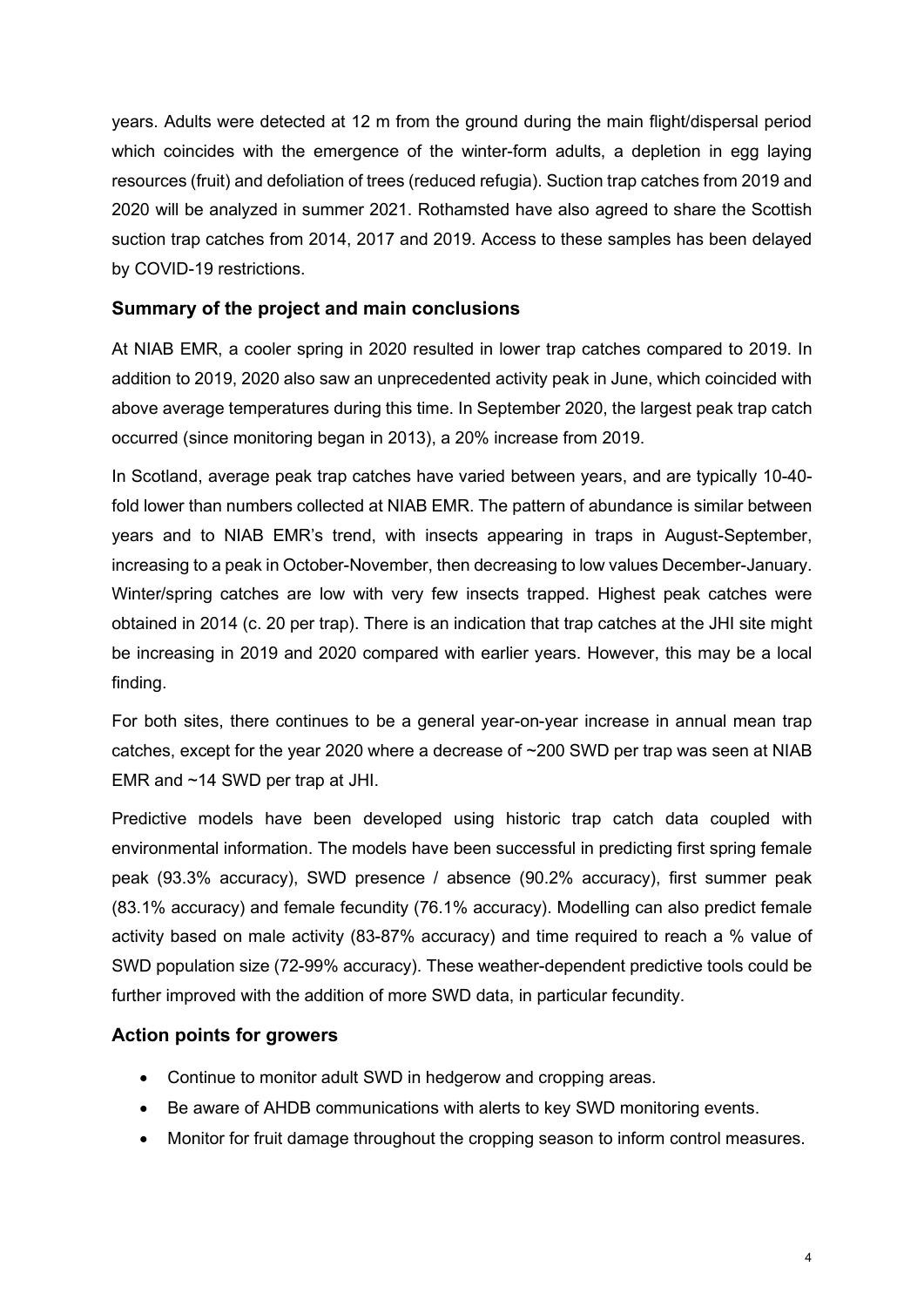## **Objective 2. Develop and optimise a push-pull system using repellents, and attract and kill strategies**

## *Task 2.1. Analyses of fermentation products from yeasts attractive to D. suzukii (Rory Jones and NRI)*

#### **Headline**

• Yeast species of ecological relevance to D. suzukii can be separated from one another by the relative amounts of volatile chemicals which they produce.

#### **Background and expected deliverables**

Yeast species are known to play vital roles in the ecology of *D. suzukii* in terms of nutrition and insect behaviour. Rory Jones of University of Lincoln has been undertaking an AHDB PhD Studentship (CP171) to investigate the attractiveness of a range of exotic yeast species to SWD. NRI scientists are assisting him in collection and analysis of volatiles produced by yeast species with the aim of finding new attractants for *D. suzukii*.

#### **Summary of the project and main conclusions**

Volatiles were collected from four exotic yeast species associated with *D. suzukii* and a commercial yeast species*.* Collections were analysed by gas chromatography coupled to mass spectrometry and over 34 compounds were detected and identified. Results of Principle Component Analyses (PCA) indicated that the five yeast species could be separated according to amounts of the different volatiles produced. However, these differences could not be correlated with differences in behaviour of *D. suzukii* in an activity bioassay.

More work would be required to test whether differences in yeast volatile profiles may render some yeast species more attractive than others to *D. suzukii* in the field. This information could be used to reduce movement of *D. suzukii* into crops and increase catches in precision monitoring traps.

#### **Action points for growers**

• Currently there are no action points for growers.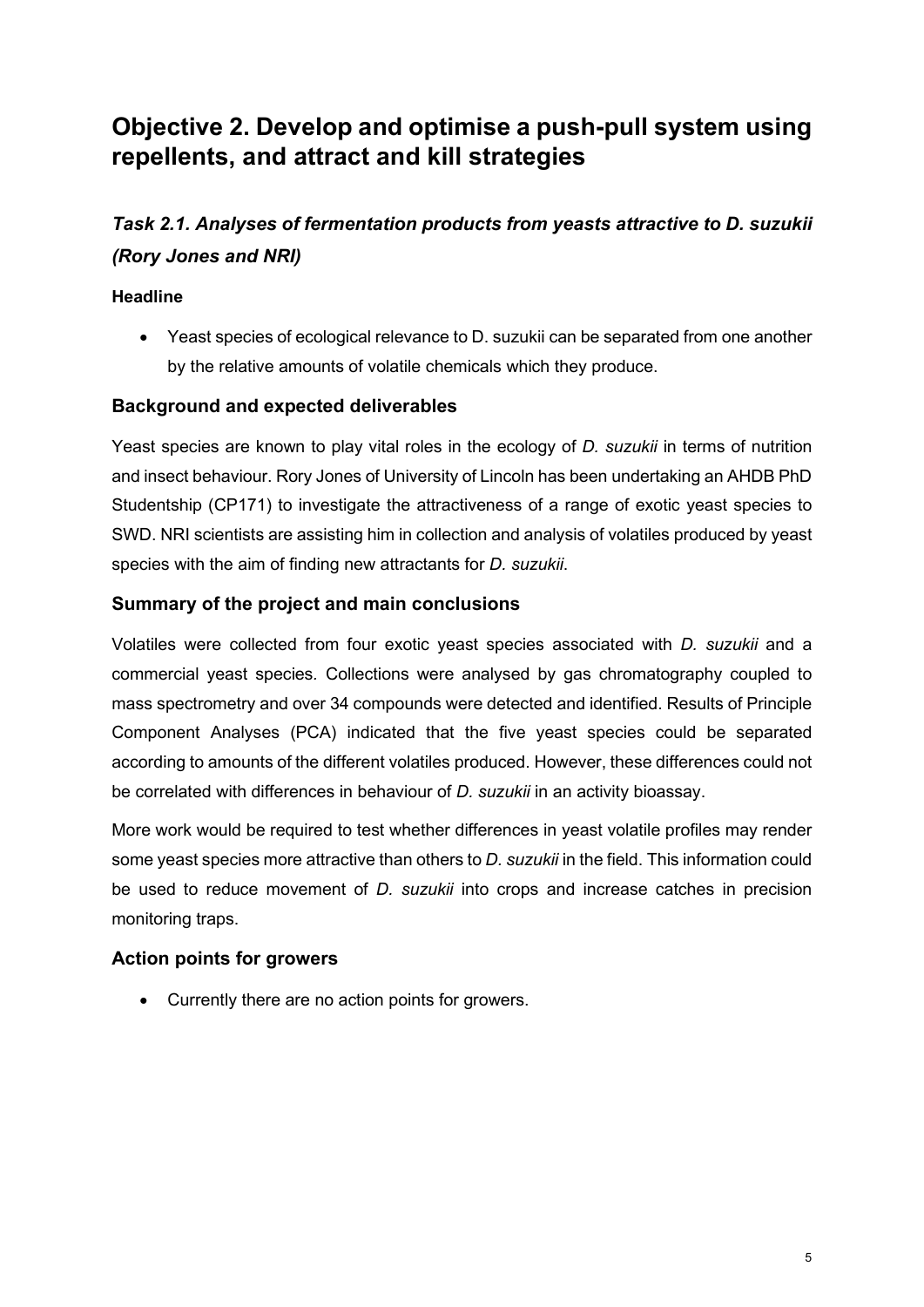## Task 2.2. Investigating the potential of precision monitoring to reduce fruit *damage in the neighbouring crop by reducing numbers of overwintering*  **Drosophila suzukii (***NIAB EMR***)**

#### **Headlines**

- In woodlands (and neighbouring crops) where trapping 'precision monitoring' has been applied to control the wild source of *D. suzukii,* fewer *D. suzukii* have been recorded compared to untreated (control) equivalents.
- Preliminary findings show traps positioned on the woodland perimeter caught significantly more male *D. suzukii* than within the main woodland.
- Summer habitat assessments show more *D. suzukii* were caught in traps surrounded by vegetation favoured by the pest.

#### **Background and expected deliverables**

Alongside commercially grown fruit, *D. suzukii* utilises wild fruits and habitats where it can find food and a shelter year-round (Grassi et al, 2011). Such habitats provide a source of *D. suzukii* at the beginning (winter form) and throughout the crop growing season (summer form), which migrate into crops. This is supported by the UK *D. suzukii* national monitoring survey (Objective 1), which shows high activity peaks of *D. suzukii* in woodlands during late autumn/early-winter when there is reduced availability of commercial and wild fruit. A trial was established in 2019 to investigate whether the deployment of precision monitoring traps in wild habitats has the potential to reduce *D. suzukii* numbers and minimise the impact in crops in the early spring.

#### **Summary of the project and main conclusions**

In September 2019, a grid of 64 precision monitoring traps spaced at eight metre intervals were deployed in isolated pockets of woodlands on six soft fruit farms in South East England. These were compared to a second woodland on each farm with no traps (untreated control).

A RIGA monitoring trap was positioned in the centre of each woodland and respective neighbouring crop and checked fortnightly to monitor numbers of *D. suzukii.* So far, this data shows fewer *D. suzukii* were caught in RIGA monitoring traps in woodlands treated with precision monitoring (and neighbouring crops) than untreated (control) equivalents.

To determine if precision monitoring can prevent or reduce *D. suzukii* numbers invading the neighbouring crop, in spring, summer and autumn 2020, sentinel traps containing raspberries were deployed in the woodlands and respective neighbouring crops to attract females to lay eggs. Subsequent numbers of adult *D. suzukii* emerging from these raspberries were compared. To date, low numbers of *D. suzukii* have emerged from all sentinel fruit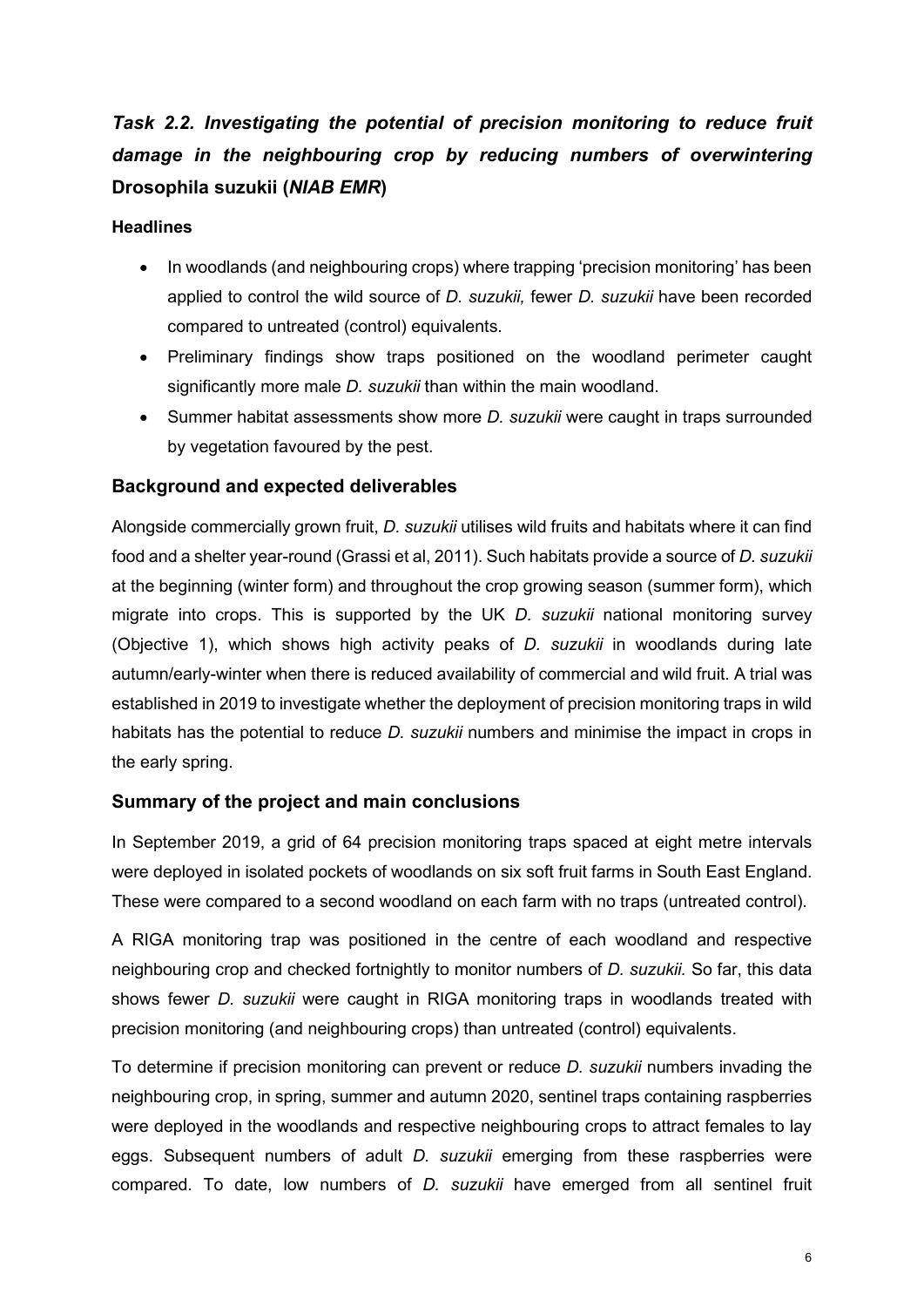deployments. This is likely the result of competition from other Drosophila spp. egg laying in the same fruit. Sentinel fruit deployments in spring 2021 will need a method to allow *D. suzukii* egg laying exclusively. Ripening fruit instead of ripe fruit is being considered.

The trial is also investigating findings that some precision monitoring traps catch more *D. suzukii* than others. This information should help growers decide where best to position precision monitoring to optimise *D. suzukii* control. Catches of *D. suzukii* in traps were investigated in relation to surrounding host vegetation, temperature, humidity, light level and trap position.

To date, findings show significant positive correlations between *D. suzukii* catches in traps and vegetation that is favoured by the pest, during summer. There was also a positive correlation in autumn, though not significant. Statistical analysis of the winter assessment is underway. Further investigation of the influence of specific host vegetation on trap catches is recommended.

Our investigation also found traps positioned on the woodland perimeter catch more *D. suzukii* than those on the woodland interior spring, summer, and autumn*.* 

Assessment of microclimate conditions at traps has so far revealed negative correlations between numbers of male *D. suzukii* caught in traps and temperature, but only in summer. So far, we've found no significant correlations with humidity or light intensity.

This trial will continue into 2021, to see if long-term placement of these traps can suppress local *D. suzukii* populations over time.

#### **Action points for growers**

• Monitor for *D. suzukii* in and around soft fruit crops year-round to predict potential incursions.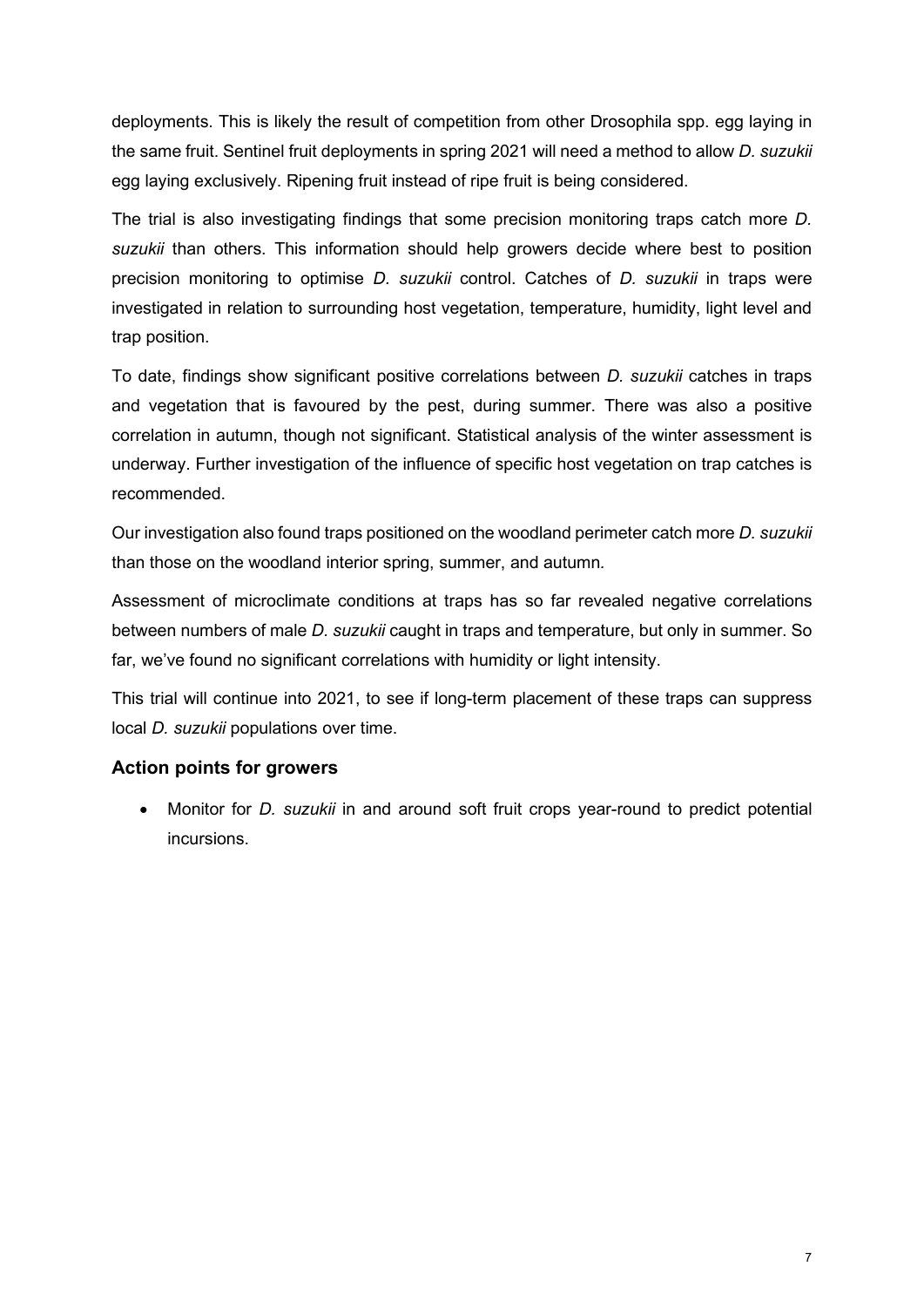## *Task 2.3. Development of a push-pull system for control of Drosophila suzukii (Christina Conroy and NRI)*

#### **Headline**

• Two repellent compounds have been demonstrated to reduce egg-laying by *D. suzukii* in strawberries at over 6 m from the source.

#### **Background and expected deliverables**

Push–pull is a strategy for controlling agricultural pests, typically using a repellent plant to 'push' the pest out of the target crop towards an attractant acting as the 'pull'. In previous work, several compounds were found to repel *D. suzukii* in small-scale trapping experiments. NRI are working with CTP student, Christina Conroy, to develop a push-pull approach for control of *D. suzukii* using synthetic repellents and attractants. From electrophysiological studies, bioassays, and field experiments three compounds were shown to be repellent to *D. suzukii*. These were taken forward into field trials to test their efficacy in preventing egg laying on strawberries.

#### **Summary of the project and main conclusions**

The three candidate repellents were formulated in polyethylene sachets. In trials on strawberries in experimental polytunnels, two repellents significantly reduced egg-laying by *D. suzukii* at distances over 6 m. These should be taken forward into larger-scale field trials.

#### **Action points for growers**

• Currently there are no action points for growers.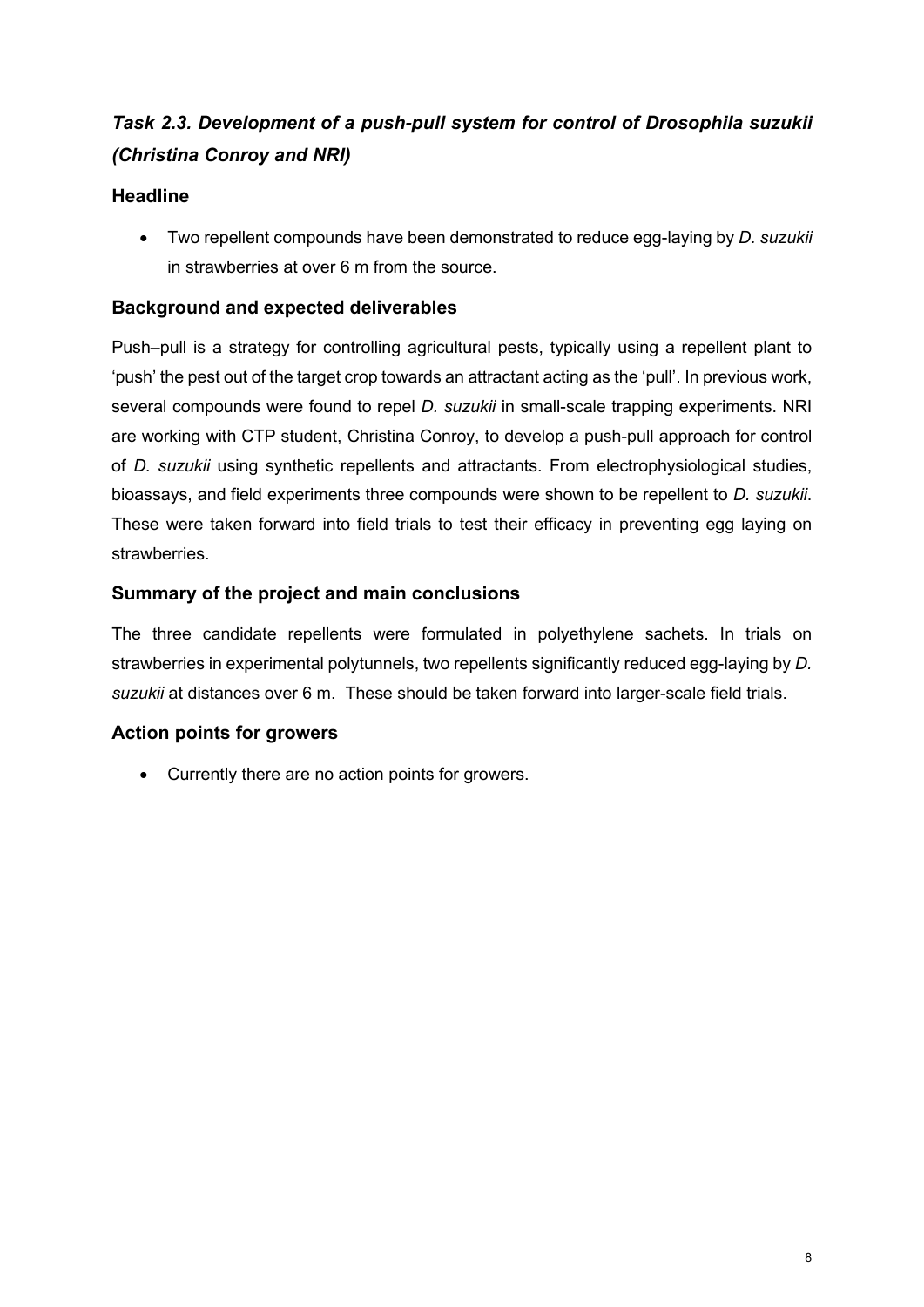## **Objective 3. Develop bait sprays for control of** *D. suzukii*

### *Task 3.4A Determine the effect of baits in combination with reduced dose insecticides on D. suzukii control in raspberry (Microbiotech, NIAB EMR)*

#### **Headlines**

- Weekly alternating dilute applications of Tracer and Exirel combined with Combi-protec or molasses baits, were as effective in controlling *D. suzukii* as full field rates (i.e. a reduction in insecticide application of 96% with the same *D. suzukii* control effect)
- Residues of spinosad and cyantraniliprole were at least x11 higher in fruit samples taken from plots sprayed with the full field rates of insecticides than from plots sprayed with the dilute rates with baits

#### **Background and expected deliverables**

*D. suzukii* phagostimulatory baits could improve the efficacy of plant protection products or minimise the dose of product required. The use of baits is expected to improve *D. suzukii* control efficacy of products with the potential to reduce application rates and improve efficacy of a wider range of product types, leading to reduced risk of chemical residues and resistance. In a series of laboratory assays we tested commercially available and novel baits for attractiveness to *D. suzukii*, toxicity when combined with a low dose of product, and finally, ability to prevent egg laying.

In 2018, the baits were; fermented strawberry juice (FSJ), a suspension of the yeast *Hanseniaspora uvarum*, a combination of the two and Combi-protec, a proprietary mixture of protein, yeast and sugars. Experiments were done in the laboratory in jar microcosm bioassays. Chronophysiology assays (activity counts) using the activity of *D. suzukii*, in the presence of different baits, was the more useful screening method of attractant baits than the large arena test. Without plant protection products, the baits did not affect *D. suzukii* mortality. For Tracer (spinosad), Exirel (cyantraniliprole) and Hallmark (lambda-cyhalothrin), the baits caused higher mortality of *D. suzukii* summer morphs, under summer conditions, compared with using the products in water. The efficacy of products, in terms of increased mortality and reduced egg laying, was greater with *H. uvarum*, FSJ + *H. uvarum* and Combi-protec treatments than with the FSJ only bait. In addition, *H. uvarum* and FSJ baits increased the mortality of *D. suzukii* winter morphs held under winter conditions when used with spinosad or cyantraniliprole but not with lambda-cyhalothrin. When used with cyantraniliprole, *H. uvarum* reduced the egg laying of winter morphs that were transferred to summer conditions after three days of exposure to treatments under winter conditions.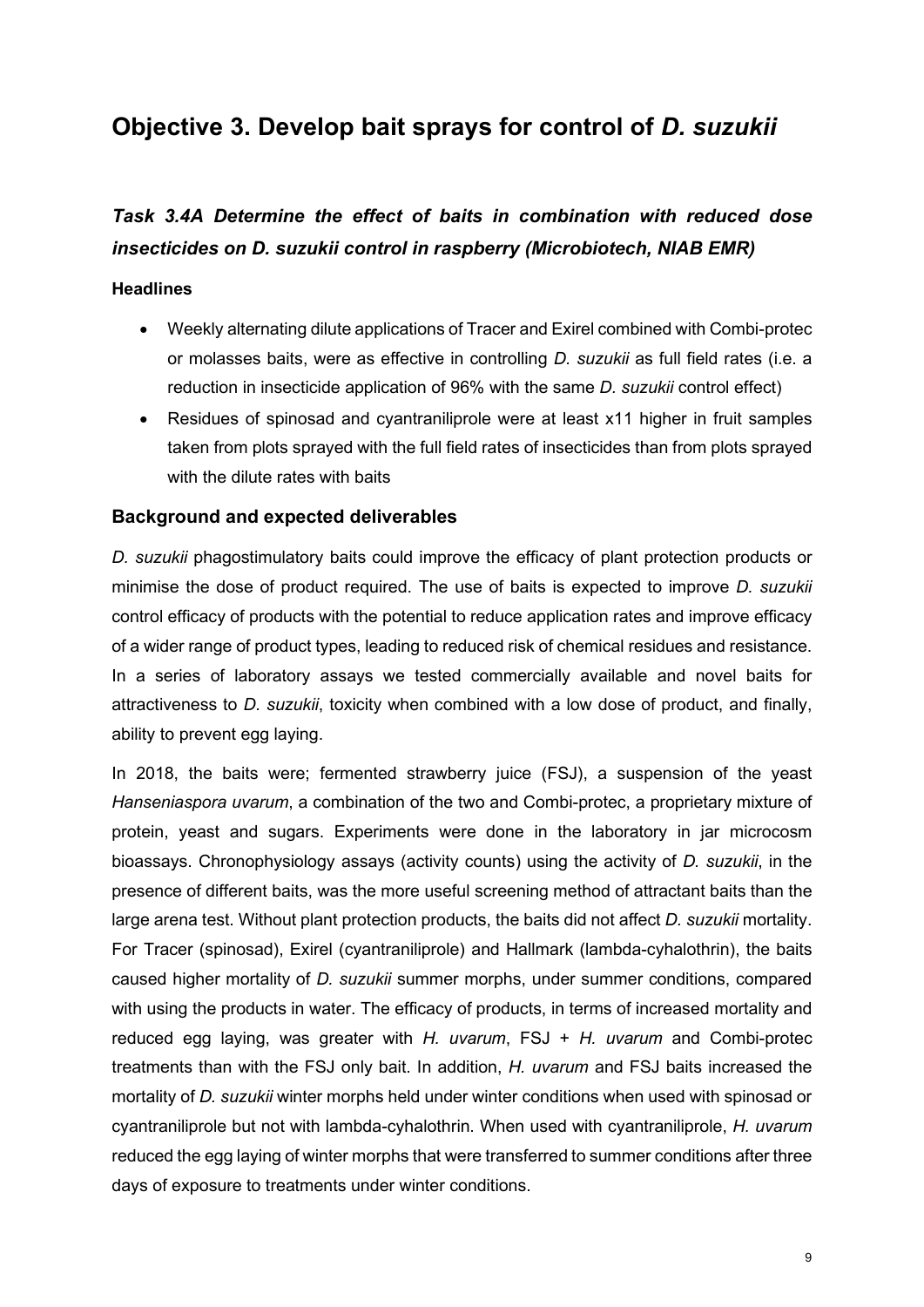In 2019, baits were tested in mini tunnels containing strawberry plants in grow bags. Bands of Benevia (cyantraniliprole) combined with either *H. uvarum* or Combi-protec were applied as 30 ml per hectare in 40 L, twice during the experiment to the crown of the strawberry plants. This was compared to a water control (untreated) and a positive control (Benevia at maximum field rate). Male and female *D. suzukii* were released into the tunnels on several occasions to inoculate the fruit. Both baits, in combination with Benevia, significantly reduced *D. suzukii* in fruit compared to the water control. There was no significant difference between the positive control, Benevia at full field rate (750 ml in 500L/ha) and the two baits combined with Benevia (30 ml in 40L/ha). The cost of Benevia applied in the bait treatments amounted to £77.50/ha, a reduction from the full rate of £112.5/ha. Application time was reduced by 75% in the bait combined with Benevia treatments compared to Benevia alone.

#### **Summary of the project and main conclusions**

The aims of the work in 2020 were to compare the *D. suzukii* control efficacy of weekly applications of dilute rates of Tracer and Exirel when used with and without Combi-protec or molasses, against full field application rates of the same products in raspberries under semifield conditions.

Weekly alternating dilute applications of Tracer at 8 ml in 40L per ha and Exirel at 36 ml in 40L per ha, combined with Combi-protec or molasses baits, were as effective in controlling *D. suzukii* numbers as full field rates of the same products applied at 200 or 900 ml in 500L per ha (i.e. a reduction in product application of 96% with the same *D. suzukii* control effect). The products used at the full field rates or dilute rates with bait sprays remained as effective in controlling *D. suzukii* numbers in the two weeks after they were applied as they were during the four weeks when they were being applied. Control of *D. suzukii* was equally good with the molasses spray treatment as with the Combi-protec or full field rate spray treatments but at only 21% or 17% of the product costs. The application time for the bait sprays was 10% of the full field rate application of product sprays.

Residues of spinosad and cyantraniliprole were at least x11 higher in fruit samples taken from plots sprayed with the full field rates of products than from plots sprayed with the dilute rates with baits. Residues in fruit from the dilute insecticide rates + bait spray plots were not detectable or lower in samples taken from the bottom of plants than in samples from the top and middle of plants. None of the product or product + bait treatments caused phytotoxicity symptoms and there was no mould growth on the bait spray droplets. The spray coverage of the low rate sprays was approximately 8-times lower than the full rate spray. Despite the larger droplet sizes used for the low rate applications, there was no evidence of any extremely large deposits that could breach MRLs.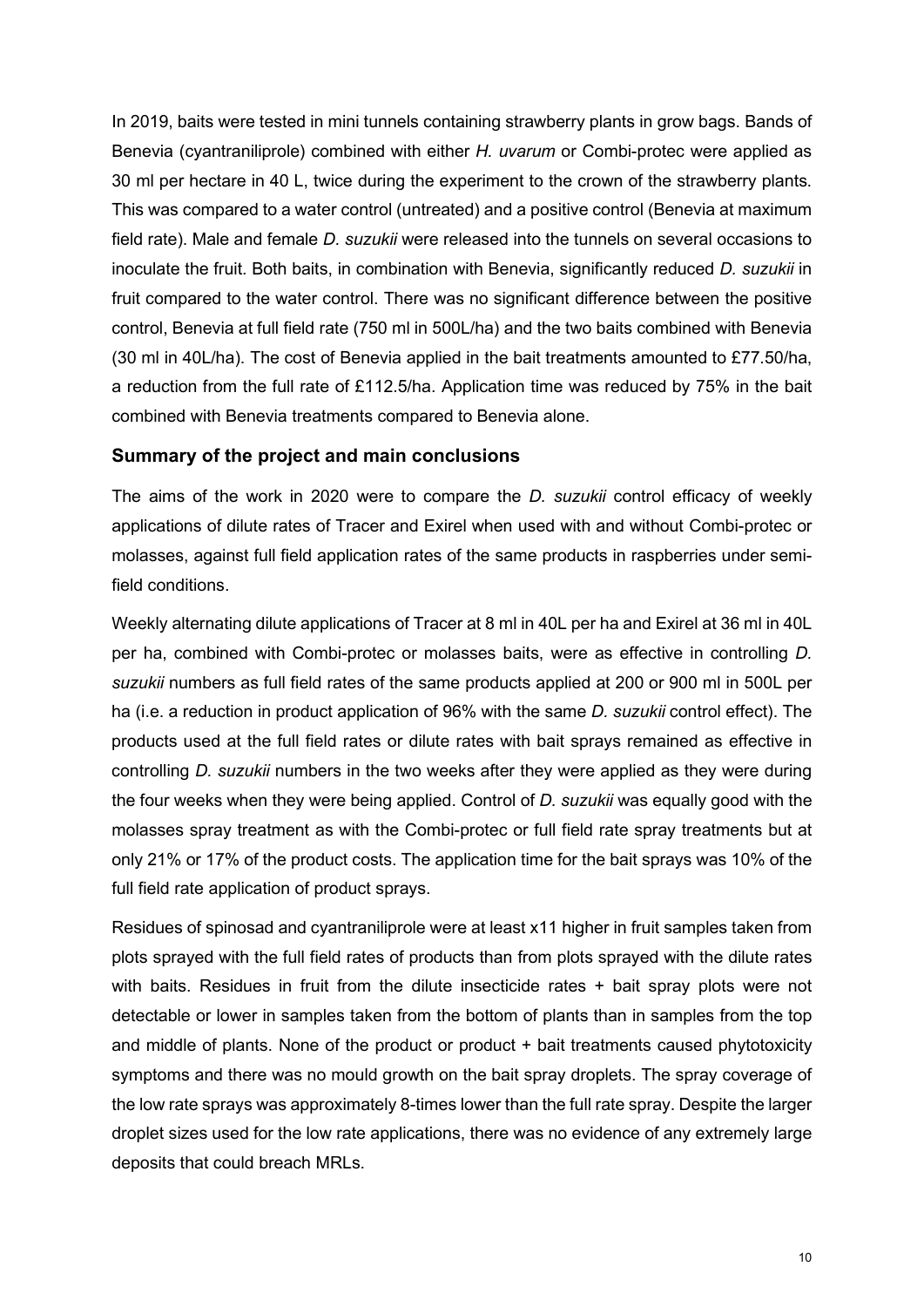### **Action points for growers**

• Growers should discuss the use of approved adjuvants in combination with plant protection products with their agronomy provider and adhere to approvals.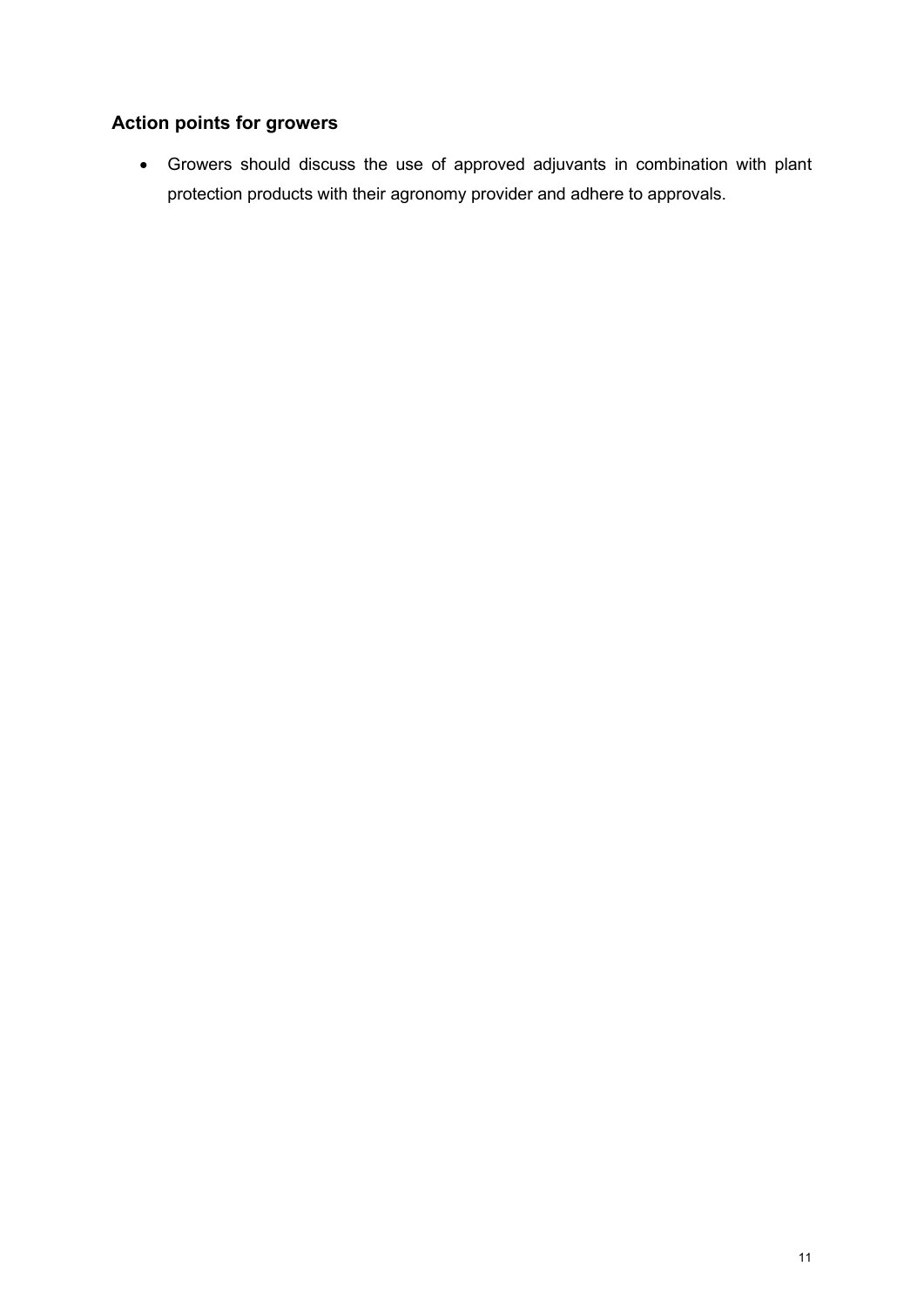## **Objective 5. Integrating exclusion netting with other successful controls**

A decision was made to defer this until a later year as a new Waitrose CTP PhD student will be working on this in collaboration with Berry World, the University of Reading and NIAB EMR, with 10 replicate tunnels of meshed versus unmeshed raspberry crops in 2020.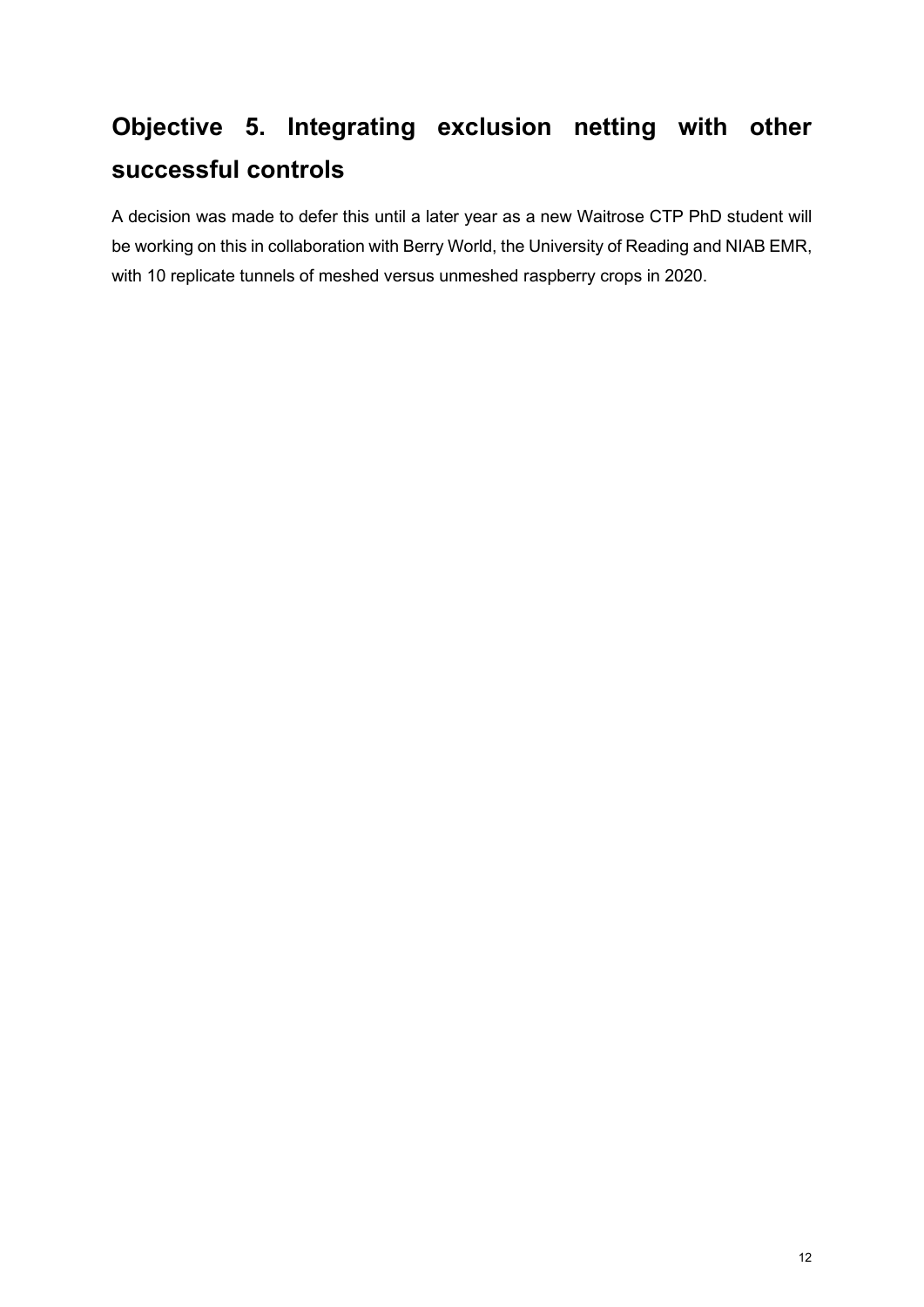## **Objective 6. Develop, design and communicate a year-round strategy for** *D. suzukii* **control in UK crops**

#### **Headline**

• One peer reviewed publication and 15 oral presentations were disseminated in 2020.

#### **Background and expected deliverables**

In collaboration with the AHDB communications team, we are producing recommendations for year-round control of *D. suzukii* that targets all life stages and habitats to reduce year on year populations, damage to fruit and the use of plant protection products used for control. Results have been disseminated – over 14 presentations and courses were delivered in 2017, 10 in 2018. In 2019, five peer reviewed manuscripts were published and 16 industry/scientific communications/presentations were given.

#### **Summary of the project and main conclusions**

In 2020, one peer reviewed manuscript was published and 15 oral presentations given at both national and international events. This does not include all the one-to-one discussions on *D. suzukii* control with individual agronomists and growers.

NIAB EMR monitoring data was regularly communicated to the AHDB and SWD Working Group, for dissemination to growers.

#### **Action points for growers**

• Keep abreast of the latest *D. suzukii* control strategies and research through AHDB communications.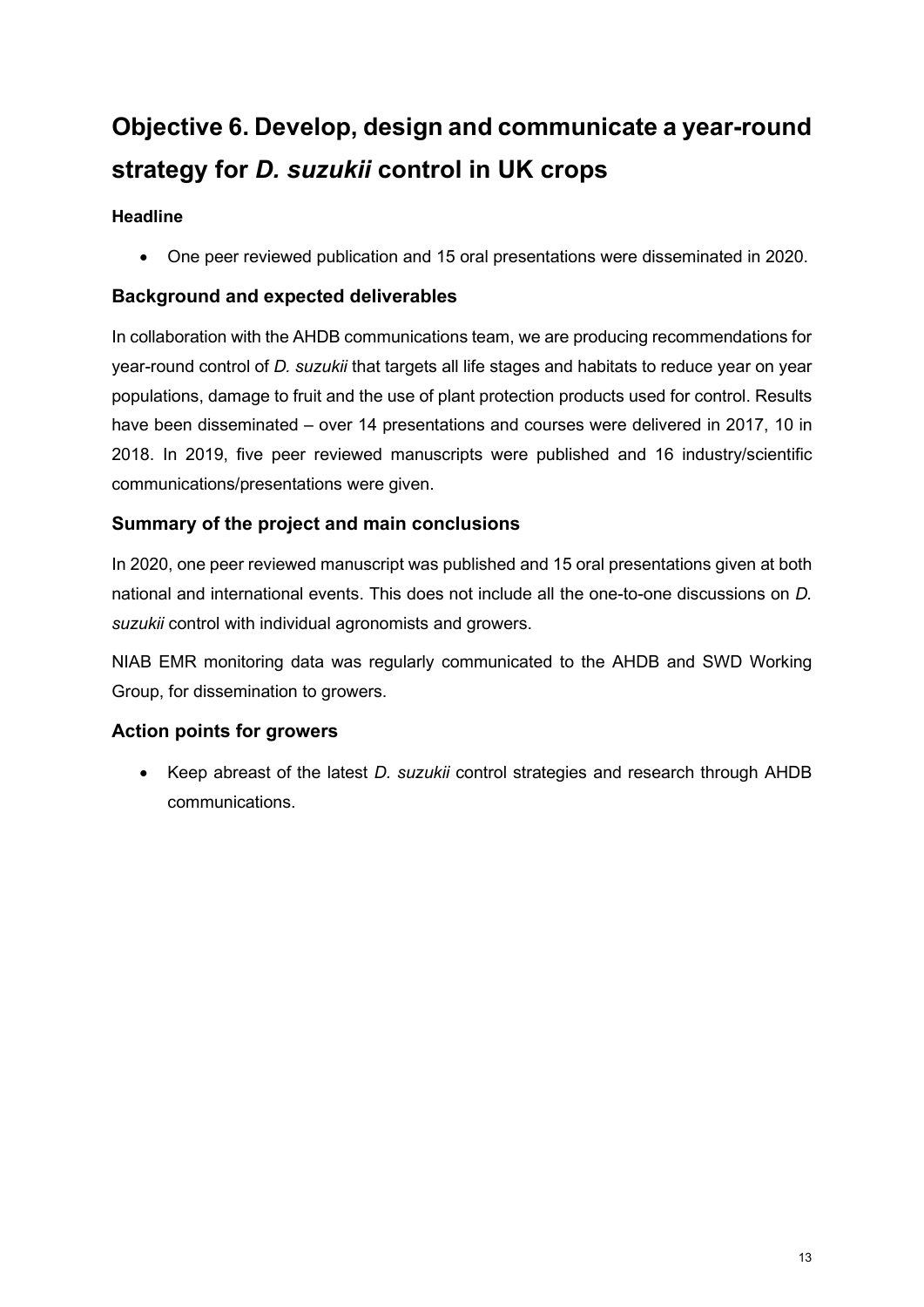## **Objective 7. Identification and quantification of** *D. suzukii* **parasitism in the UK**

## *Task 7.1. Screening Scottish habitats for the presence of Drosophila suzukii parasitoids (JHI)*

#### **Headline**

• In Scotland, using sentinel *Drosophila melanogaster* larvae and pupae, potential *D. suzukii* parasitoid activity has been identified.

#### **Background and expected deliverables**

A Worshipful Company of Fruiterers funded project linked to SF 145 aimed to identify species of parasitic wasps parasitizing *D. suzukii* in South East England. Field surveys also aimed to identify *Trichopria drosophilae*, and to investigate potential interactions of *D. suzukii* with native UK parasitoid species that may contribute to *D. suzukii* control. Field surveys were conducted across several fruit growing and wild sites in the South East of England in two consecutive years (2017 and 2018). Five species of hymenopteran parasitoids were collected using *D. suzukii* larvae/pupae sentinel traps. Two species of larval parasitoids and three pupal parasitoids were recorded in 2018. All five species are generalist parasitoids of *Drosophila.*  Habitat surveys highlighted how landscape diversity could influence parasitoid presence.

In 2019, parasitoid surveys were conducted in Scotland using *D. melanogaster* baited traps from the end of July (2019). The numbers of parasitoids emerging from baited traps in 2019 indicated that parasitoid populations were already established prior to the deployment of traps. Parasitoids in 2019 were identified as the larval parasitoid *Asobara tabida*. Parasitoids were trapped in highest numbers in July-September in 2019.

#### **Summary of the project and main conclusions**

In Scotland in 2020, parasitoid surveys were conducted using *D. melanogaster* baited traps deployed at the end of May. The numbers of parasitoids emerging from baited traps in 2019 indicated that populations were already established prior to the deployment of traps in July, and so traps were deployed earlier in 2020. Parasitoids were trapped in highest numbers in August and October in 2020, compared to July-September in 2019, and the numbers were up to four-fold higher in 2020 compared with 2019. In 2020 *Asobara tabida* was confirmed as the species detected in the baited traps. There was regional variation in total catch size but no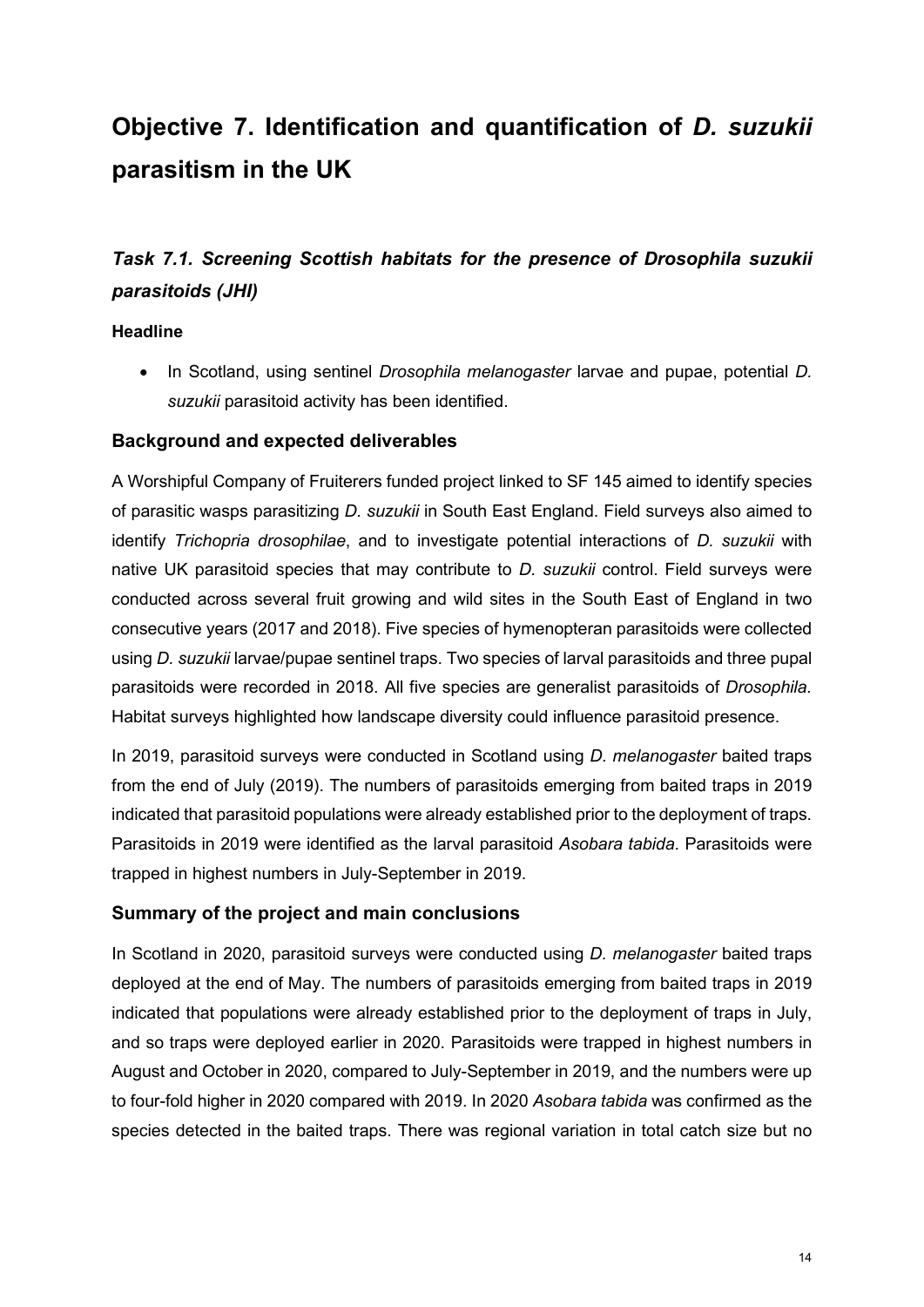clear link between parasitoid presence/abundance and the suitability of the surrounding vegetation for their SWD hosts.

#### **Action points for growers**

• Currently there are no action points for growers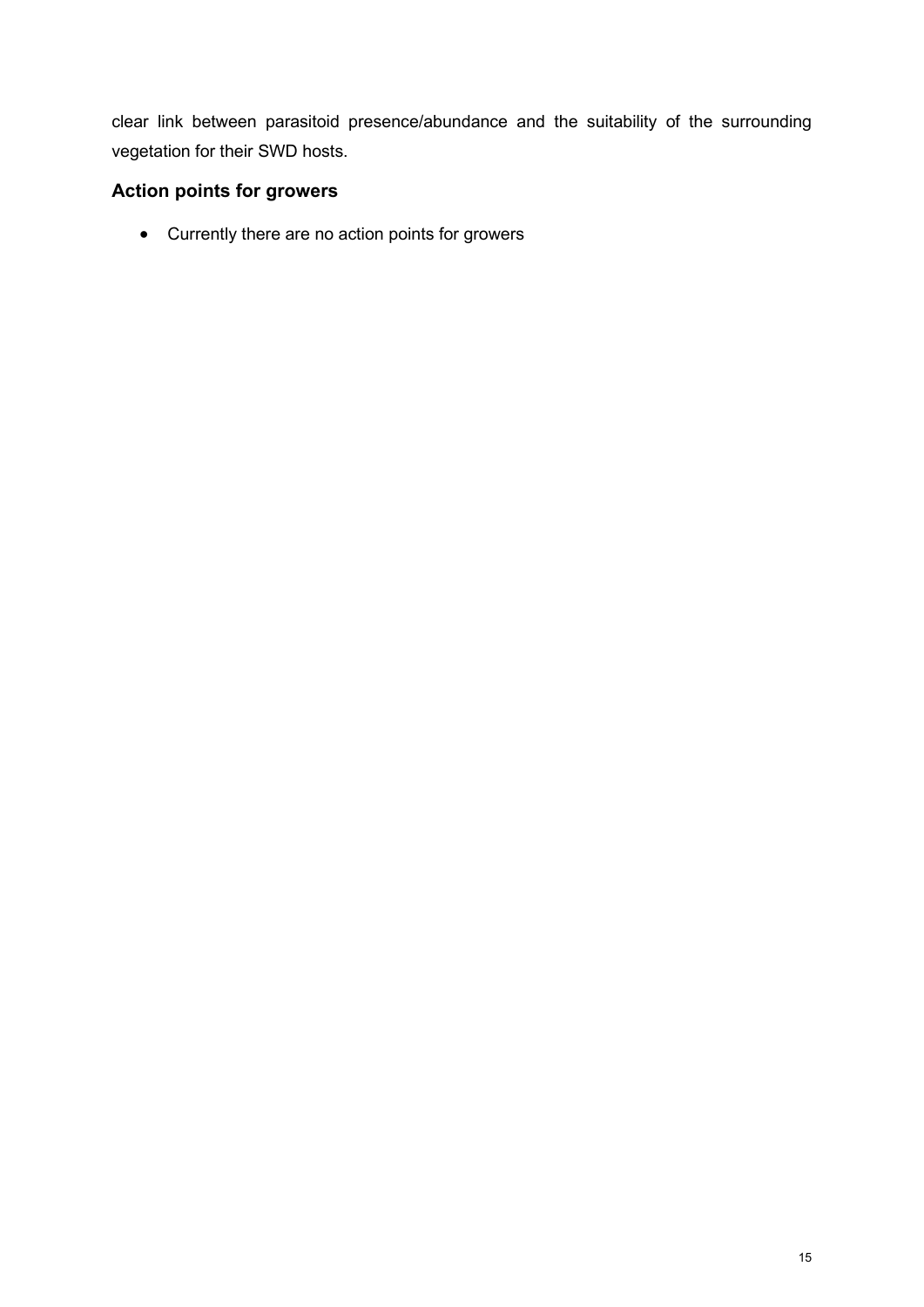## **Task 7.2. Investigating the proportion of Drosophila suzukii pupae in sentinel** *traps parasitized by UK parasitoids (NIAB EMR)*

#### **Headlines**

- In England, we were able to calculate the rate (%) by which some of the native parasitoids, previously identified in our surveys, parasitize *D. suzukii* in the field.
- Our survey also recorded the parasitoid *Trichopria modesta* for the first time since the survey began in 2017.
- To date, the survey has recorded six native parasitoids associated with *D. suzukii* in England*.*
- *Trichopria drosophilae,* remains unidentified in the UK and hence cannot be released as a biocontrol agent.

#### **Background and expected deliverables**

In 2017 and 2018, a Worshipful Company of Fruiterers funded project linked to SF 145, aimed to identify species of Hymenoptera parasitizing *D. suzukii* in South East England that may contribute to *D. suzukii* control. Field surveys were conducted across several fruit growing and wild sites, also aiming to identify *Trichopria drosophilae*; a pupal parasitoid commercially available in Europe for use in biological control.

Five species of hymenopteran parasitoids were collected using *D. suzukii* larvae/pupae sentinel traps. This included two species of larval parasitoids (*Asobara tabida* and *Leptopilina heterotoma*) and three pupal parasitoids (*Spalangia erythromera*, *Pachycrepoideus vindemmiae* and *Trichopria prema*) all of which are generalist parasitoids of *Drosophila.* 

The presence and abundance of these parasitoid species varied greatly among the sites and across the season. At sites where parasitoids were active, small numbers were recovered in May, but the main period of activity was from June to October, with no parasitoids present from November onwards.

Habitat surveys also highlighted how landscape diversity could influence parasitoid presence.

Laboratory tests were performed to calculate the rate by which collected parasitoids parasitize *D. suzukii*. Results showed two pupal parasitoids produced most offspring per parent on cultures of *D. suzukii.* However, the rate of *D. suzukii* parasitism by these species and potential others could not be calculated accurately in UK populations in the field.

The objectives of the survey in 2020 were to:

- Calculate *D. suzukii* parasitism rate under field conditions.
- Determine if parasitism rates change throughout the year.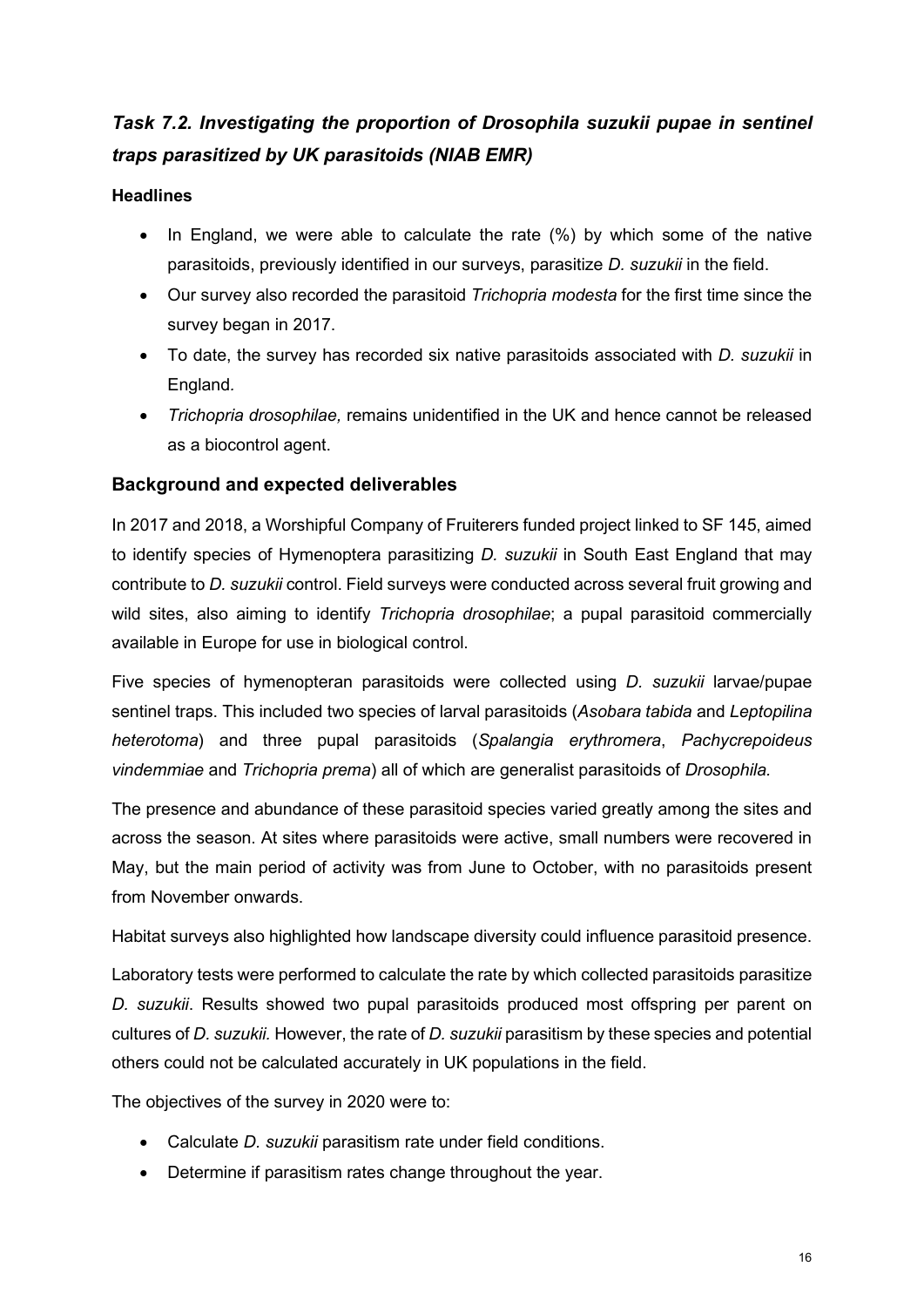• Continue to search for the pupal parasitoid *T. drosophilae*, to confirm its presence in the UK.

#### **Summary of the project and main conclusions**

To determine the percentage of parasitism in the field, in 2020 two types of sentinel traps containing fruit (control and treated) were infested with equal numbers of *D. suzukii* and deployed in areas with known parasitoid populations, as identified in 2018. A control trap was designed to enable normal *D. suzukii* development, using a lid which prevented parasitoid entry, whilst a treatment trap was designed to enable parasitoids to enter and lay eggs in developing *D. suzukii*. Equal numbers of these traps were deployed on five occasions between July and September, then collected and incubated for 6 weeks. During incubation, adult *D. suzukii* and parasitoids emerging within traps were identified and counted. Mean percent parasitism was calculated as number of parasitoids emerging in treatment traps as a percent of number of *D. suzukii* emerging in control traps.

The most common species recorded in 2020 was the pupal parasitoid *Spalangia erythromera,*  with a mean parasitism rate of 1.1% (range 0 to 6%), which peaked in August. *S. erythromera*  has been recorded in consistent numbers at the same two sites every survey year. It has also shown promise for *D. suzukii* biocontrol; being active from May to October and completing development to adulthood in lab cultures of *D. suzukii* with mean offspring per parent 0.2. It also does not hyperparasitize.

Surprisingly the pupal parasitoid *P. vindemmiae* was not recorded in 2020, despite it being the most common parasitoid recorded in sentinel traps at the same sites 2017 and 2018. In laboratory tests, this species recorded the highest mean offspring per parent 3.6.

The survey also identified *T. modesta* for the first time since surveys began in 2017, bringing the total number of native parasitoid species recorded in sentinel traps containing *D. suzukii* up to six*.*

Larval parasitoids *L. heterotoma*, *A. tabida*, *T. prema,* and *T modesta* are less successful at parasitising *D. suzukii*.

To date, *T. drosophilae* has not been identified during these surveys.

#### **Action points for growers**

- Ensure that spray drift does not contact hedgerows and woodlands to preserve parasitic wasps of *D. suzukii*; and a range of other generalist predators.
- Continue with crop hygiene and insect exclusion mesh measures to reduce the need for plant protection products.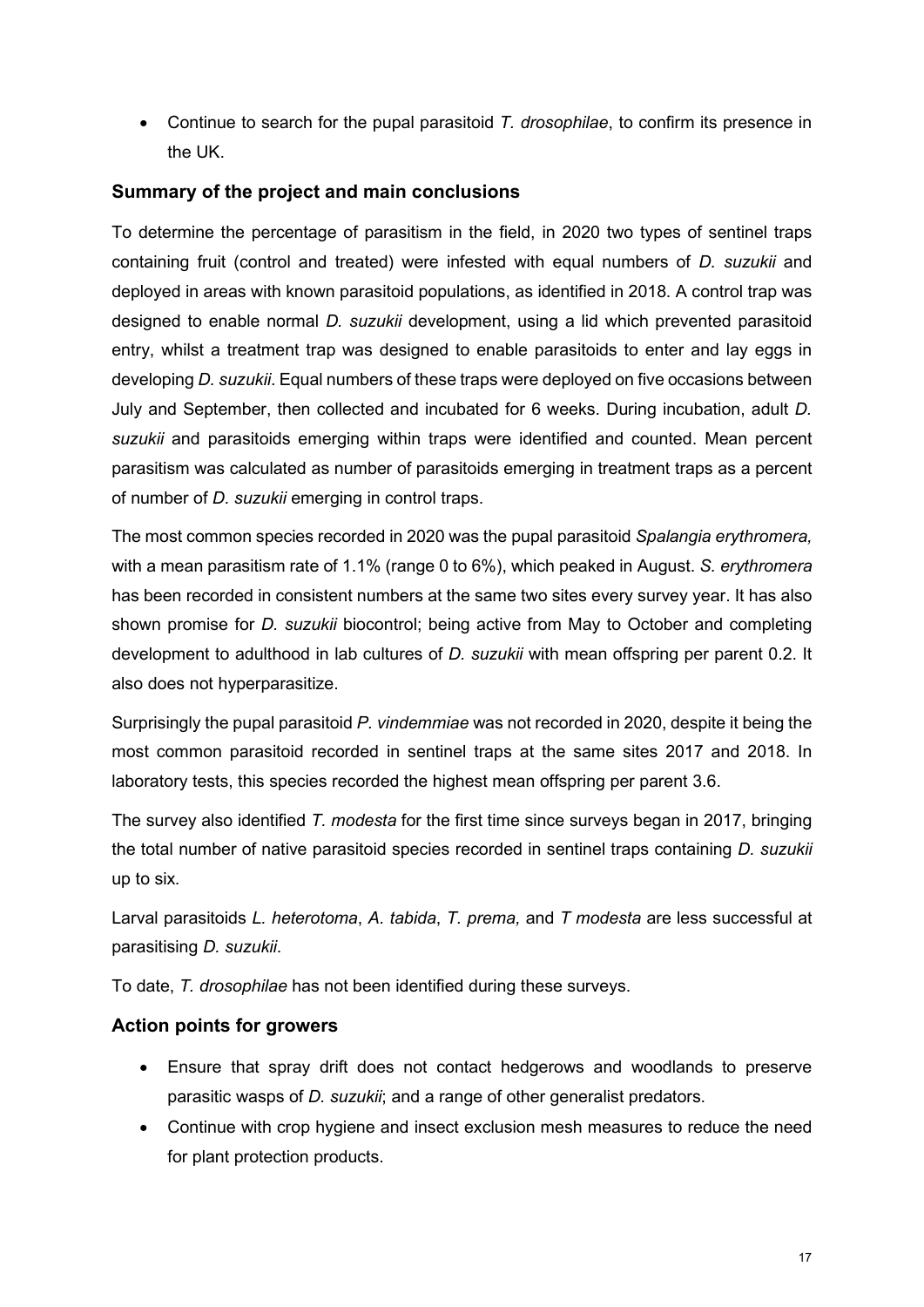## *Task 7.3. Investigating UK waste fruits as a potential source of parasitoids to control Drosophila suzukii in neighbouring crops (NIAB EMR)*

#### **Headline**

• Due to the low recovery of parasitoids, waste fruit is not worth pursuing as a source of parasitoids.

#### **Background and expected deliverables**

Improved hygiene practices are known to help reduce *D. suzukii* pressure in commercial crops. This includes removing waste and unmarketable fruit which may be the result of larval feeding damage. It is possible that the waste fruit collected at UK soft fruit farm is a potential source of parasitoids which could be used for biological control of *Drosophila suzukii.* If managed effectively, waste fruit could be used to provide a source of parasitoids to control *D. suzukii* without releasing *D. suzukii* into the crop.

#### **Summary of the project and main conclusions**

Waste fruit was collected from sites known to have *D. suzukii* parasitoids, which were identified during the 2018 surveys (see Obj 7.2). Fruit was collected during the period that parasitoids were known to be active; July-September. These samples were collected on a minimum of two occasions and maintained for six weeks. Most parasitoids have been previously recorded to emerge within one to five weeks post collection.

*D. suzukii* emerged from all waste fruit collections, but numbers varied between collections. The highest number that emerged (per kg of waste fruit) was from raspberry collected on 17 July and the lowest from cherry collected on 6 July (total = 351.5 and 0.1 respectively). The raspberry collection from which the highest number of *D. suzukii* emerged (17 July) was also the only waste fruit collection from which a parasitoid emerged  $(0.2$  parasitoid kg<sup>-1</sup>). The parasitoid was identified to be in the Braconidae family.

Other *Drosophila* spp. emerged from all waste fruit collections, but these numbers also varied between collections. The highest number emerged (per kg of waste fruit) was from strawberry collected on 9 September and the lowest from cherry collected on 21 July (total = 353.3 and 0.1 respectively). Other Drosophila species that emerged included: *Drosophila melanogaster, Drosophila simulans* and *Drosophila subobscura*. The species of parasitoids that have been identified in the UK to date are generalist parasitoids and so in cases where *D. suzukii*  emergence was low, parasitoids could have emerged from the other species of *Drosophila.*

Where there was low insect emergence from waste fruit, the use of chemical plant protection product (PPP) application and crop hygiene could have potentially been the cause. PPPs are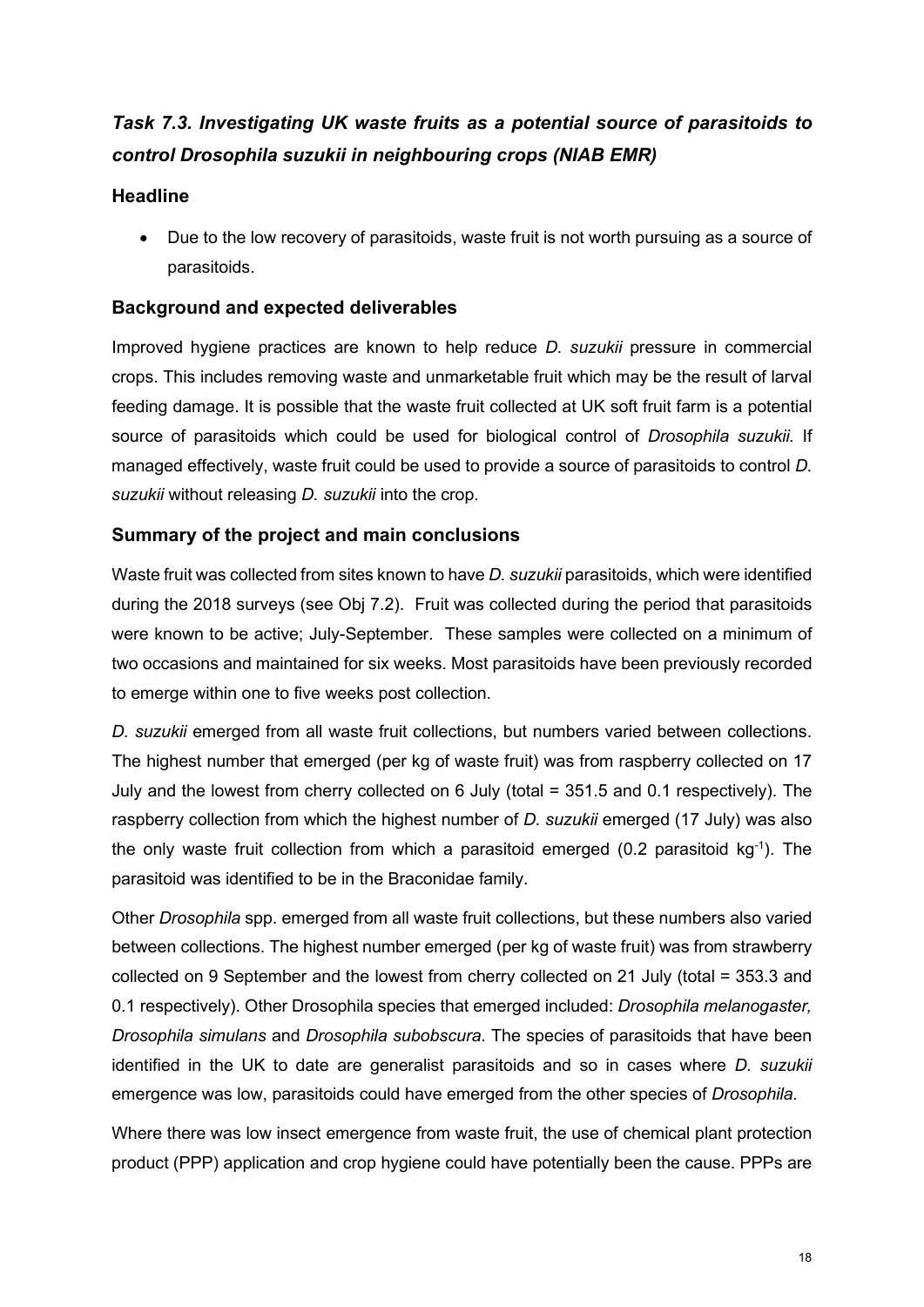known to affect parasitoids regardless of species (Schlesener et al., 2019) and crop hygiene measures reduce the opportunity for *D. suzukii* egg laying and subsequent parasitism.

This pilot study demonstrated that waste fruit is unlikely to be a significant source of parasitoids, although the one collection with parasitoid emergence was collected in July, which is the time of year when highest numbers of parasitoids emerged during the 2018 wild habitat survey.

#### **Action points for growers**

• Currently there are no action points for growers.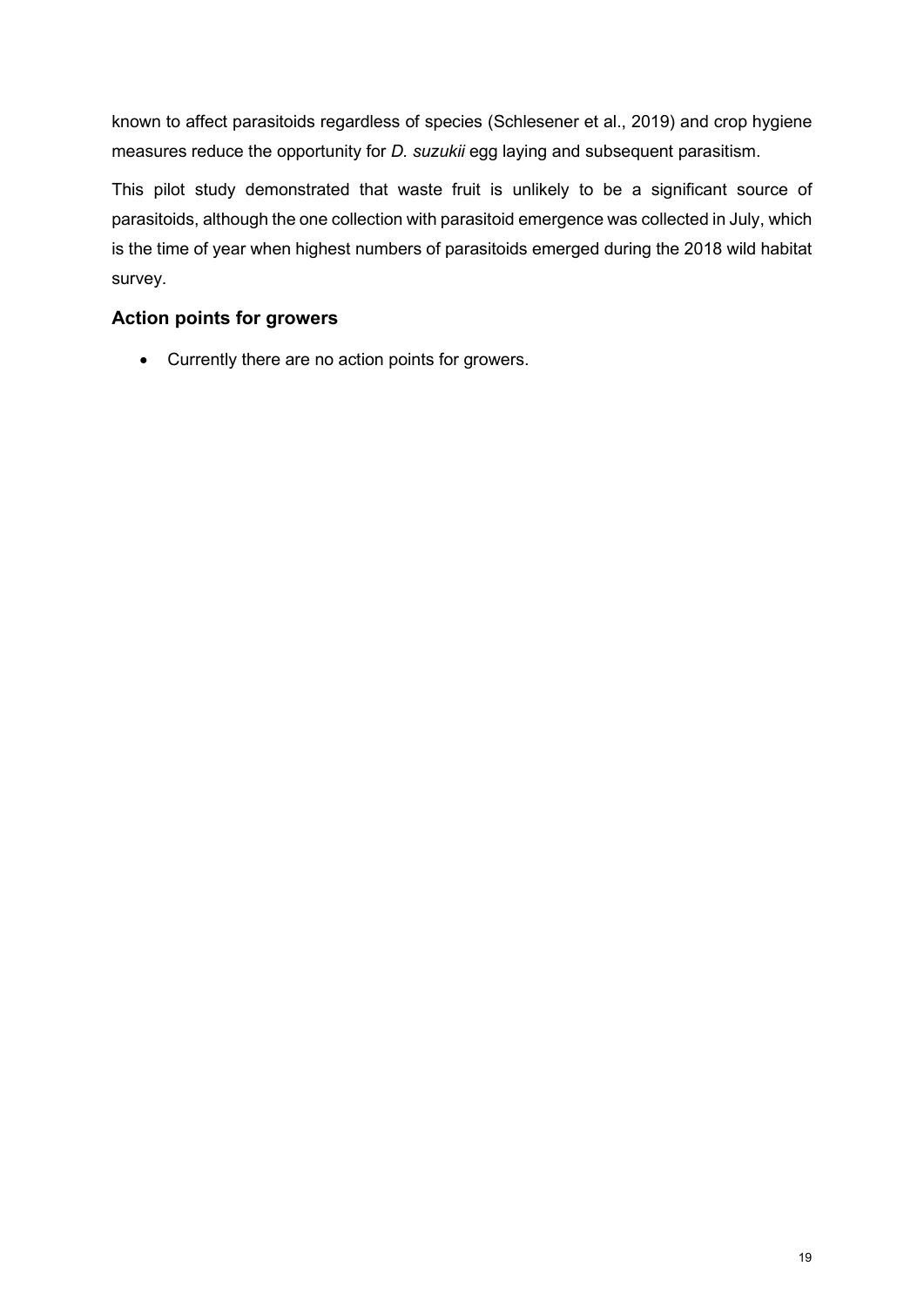## **Objective 8.** *Drosophila suzukii* **tolerance to plant protection products**

### *Task 8.1. Investigating the susceptibility of* **D. suzukii** *to approved plant protection products (NIAB EMR)*

#### **Headline**

• Early season strains of SWD collected in 2020 appear to be more sensitive to spinosad and lambda-cyhalothrin than late season strains collected in 2019.

#### **Background and expected deliverables**

Since its arrival in the UK in 2012, use of Plant Protection Products (PPP) has played a vital role in supressing *D. suzukii* numbers in vulnerable fruit crops. In 2018, an increased tolerance to spinosad (Tracer) was detected in organic raspberries in California by Gress and Zalom (2018). Flies from spinosad treated areas required 4.3-7.7 times higher dose of spinosad for control than those from untreated areas.

In 2019, laboratory trials were established to identify a baseline level of susceptibility in wild populations of *D. suzukii.* Three wild populations were collected from soft and stone fruit farms in the South-East of England and mass reared in the laboratory. They were established from crops with a known insecticidal input and included two commercial crops and one with minimal inputs. These were compared an unsprayed laboratory strain, which has been in culture since 2013 and is expected to have a very low tolerance to PPP. There were varying levels of susceptibility to three PPPs tested between the three wild populations; lambda-cyhalothrin (Hallmark), cyantraniliprole (Exirel) and spinosad (Tracer). Although there was no detection of resistance in the populations we tested, there was an increased level of tolerance in some of the populations to one or more of the products tested.

#### **Summary of the project and main conclusions**

In 2020 early season strains were collected from fruit at the end of July. Due to the logistical operations being affected by the pandemic, the early season wild strains took several months to build-up enough flies to execute the bioassays. When looking at the survival probability of the wild strains between years, there was a significant difference between 2019 and 2020 with lower survival in 2020 from all three strains when treated with spinosad and for WS1 when treated with lambda-cyhalothrin. If resistance had been developing in the field populations, we would expect 2020 to have higher survival than 2019. It may be that due to these early season